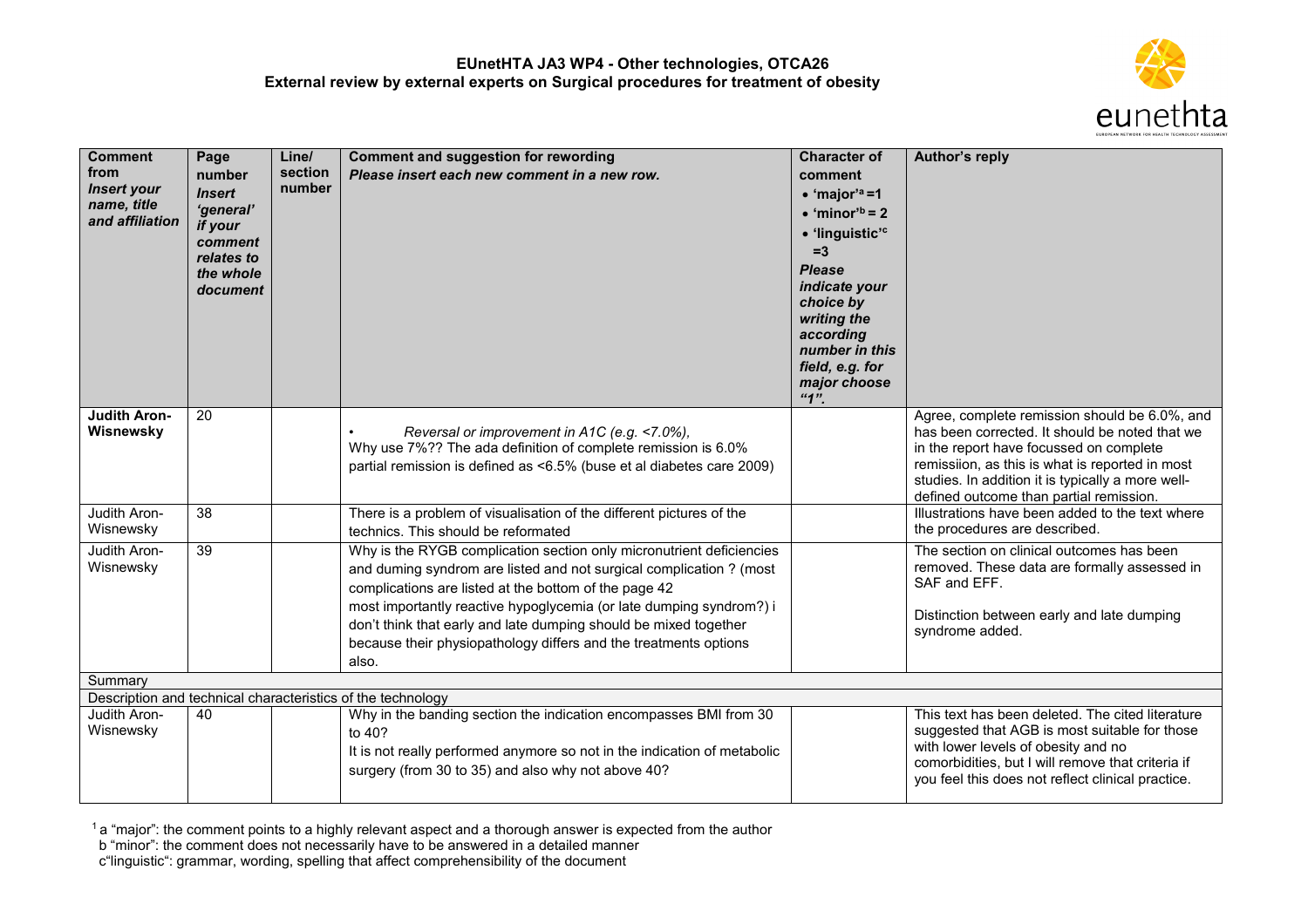

| <b>Comment</b><br>from<br><b>Insert your</b><br>name, title<br>and affiliation | Page<br>number<br><b>Insert</b><br>'general'<br>if your<br>comment<br>relates to<br>the whole<br>document | Line/<br>section<br>number | <b>Comment and suggestion for rewording</b><br>Please insert each new comment in a new row.                                                                                                                                                                                                                                                                                                                                            | <b>Character of</b><br>comment<br>$\bullet$ 'major' <sup>a</sup> =1<br>$\bullet$ 'minor' <sup>b</sup> = 2<br>· 'linguistic' <sup>c</sup><br>$=3$<br><b>Please</b><br>indicate your<br>choice by<br>writing the<br>according<br>number in this<br>field, e.g. for<br>major choose<br>4" | Author's reply                                                                                                                                                                                                                                                                                                                                                                                             |
|--------------------------------------------------------------------------------|-----------------------------------------------------------------------------------------------------------|----------------------------|----------------------------------------------------------------------------------------------------------------------------------------------------------------------------------------------------------------------------------------------------------------------------------------------------------------------------------------------------------------------------------------------------------------------------------------|----------------------------------------------------------------------------------------------------------------------------------------------------------------------------------------------------------------------------------------------------------------------------------------|------------------------------------------------------------------------------------------------------------------------------------------------------------------------------------------------------------------------------------------------------------------------------------------------------------------------------------------------------------------------------------------------------------|
|                                                                                |                                                                                                           |                            |                                                                                                                                                                                                                                                                                                                                                                                                                                        |                                                                                                                                                                                                                                                                                        | Only one manufacturer engaged with NIPH so I<br>cannot confirm the indications for which AGBs<br>are currently CE marked, but based on the<br>information provided on the manufacturers<br>websites, in general AGBs are not currently<br>indicated for those with a BMI of 30-35. It is<br>possible that manufacturers are in the process<br>of expanding the indications, but we cannot<br>confirm this. |
| Judith Aron-<br>Wisnewsky                                                      | 50                                                                                                        |                            | A national document has been produced in france with the nimber of<br>surgery performed each years (60 000 in 2016 p 29) by IGAS<br>inspection général of health) i think this document should be cited and<br>the number of intervention added                                                                                                                                                                                        |                                                                                                                                                                                                                                                                                        | I have retrieved the relevant citation:<br>https://www.igas.gouv.fr/IMG/pdf/2017-<br>059R Tome I .pdf<br>The text has been updated to more accurately<br>reflect the level of surgical activity in France                                                                                                                                                                                                  |
| Judith Aron-<br>Wisnewsky                                                      | 60                                                                                                        |                            | The table with obesity complication should be reformated by means of<br>prevalence and some comorbidities should be placed on other<br>columns:<br>For cardiovascular system start with hypertension and<br>dyslipidemia and then others<br>For cancer list them in order of prevalence breast and colon<br>are the first ones<br>For metabolic disorders add NASH<br>Cirrhosis should be put with NASH because this is the reason why |                                                                                                                                                                                                                                                                                        | I have not reviewed the epidemiological<br>literature for each of these complications,<br>therefore I cannot reliably re-order the listed<br>complications in order of prevalence, however, I<br>have moved the comorbidities you have<br>suggested.                                                                                                                                                       |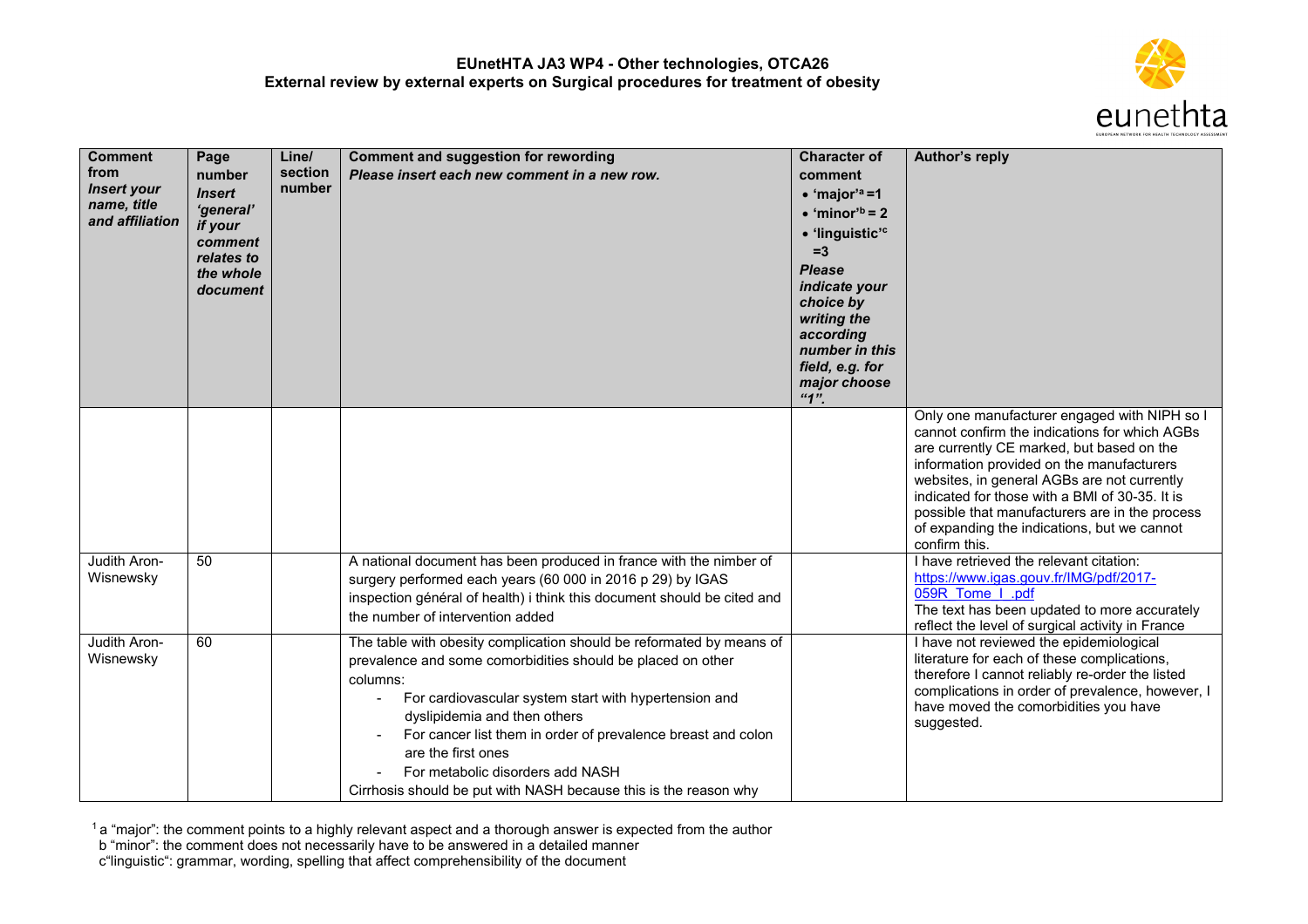

| <b>Comment</b><br>from<br><b>Insert your</b><br>name, title<br>and affiliation | Page<br>number<br><b>Insert</b><br>'general'<br>if your<br>comment<br>relates to<br>the whole<br>document | Line/<br>section<br>number | <b>Comment and suggestion for rewording</b><br>Please insert each new comment in a new row.                                                                                                                                                                                                                                                                                                                                                                                                                                                                                                                 | <b>Character of</b><br>comment<br>$\bullet$ 'major' <sup>a</sup> =1<br>$\bullet$ 'minor' <sup>b</sup> = 2<br>· 'linguistic' <sup>c</sup><br>$=3$<br><b>Please</b><br>indicate your<br>choice by<br>writing the<br>according<br>number in this<br>field, e.g. for<br>major choose<br>"1" | Author's reply                                                                                                                              |
|--------------------------------------------------------------------------------|-----------------------------------------------------------------------------------------------------------|----------------------------|-------------------------------------------------------------------------------------------------------------------------------------------------------------------------------------------------------------------------------------------------------------------------------------------------------------------------------------------------------------------------------------------------------------------------------------------------------------------------------------------------------------------------------------------------------------------------------------------------------------|-----------------------------------------------------------------------------------------------------------------------------------------------------------------------------------------------------------------------------------------------------------------------------------------|---------------------------------------------------------------------------------------------------------------------------------------------|
|                                                                                |                                                                                                           |                            | they could develop cirrhosis<br>Nephropathy and chronic kidney disease is the same leave<br>only nephropathie that can lead to chronic kidney failure<br>For musculoskeletal put osteoarthritis, add functional<br>limitation in activities of daily living, before varicose veins<br>PCOS should be put within metabolic disorders (it is linked to<br>insulin resistance)<br>Idiopathic intracranial hypertension should be added (it is<br>also one of the defined comorbidities that enable bariatric<br>surgery for BMI>35<br>Reduced quality of life should be put in psychological<br>complications? |                                                                                                                                                                                                                                                                                         |                                                                                                                                             |
| Judith Aron-<br>Wisnewsky                                                      | 63                                                                                                        |                            | Add that the WHO table of BMI s true for Caucasian ethnicity and<br>other values are true for Asian populations                                                                                                                                                                                                                                                                                                                                                                                                                                                                                             |                                                                                                                                                                                                                                                                                         | Further clarification and footnote added.                                                                                                   |
| Judith Aron-<br>Wisnewsky                                                      | 64                                                                                                        |                            | Similar to BMI a line stating that different waist circumference values<br>that are at risk differs according to ethnicity                                                                                                                                                                                                                                                                                                                                                                                                                                                                                  |                                                                                                                                                                                                                                                                                         | Footnote added                                                                                                                              |
| Judith Aron-<br>Wisnewsky                                                      | 69 end of<br>page                                                                                         |                            | Why is the target population and prevalence not addressed ? there is<br>blank with nothing in those chapters ??                                                                                                                                                                                                                                                                                                                                                                                                                                                                                             |                                                                                                                                                                                                                                                                                         | These questions have been repeated in errror<br>while pasting into the template. The questions<br>are addressed on page 58.                 |
| Judith Aron-<br>Wisnewsky                                                      | 71 line 18                                                                                                |                            | State whteher the studies that included patients with grade I obesity<br>were also with T2D in an attempt to see whether this addresses                                                                                                                                                                                                                                                                                                                                                                                                                                                                     |                                                                                                                                                                                                                                                                                         | We've added a sentence claifying which studies<br>that included people with class 2 obesity and<br>T2DM" of which in two of the studies all |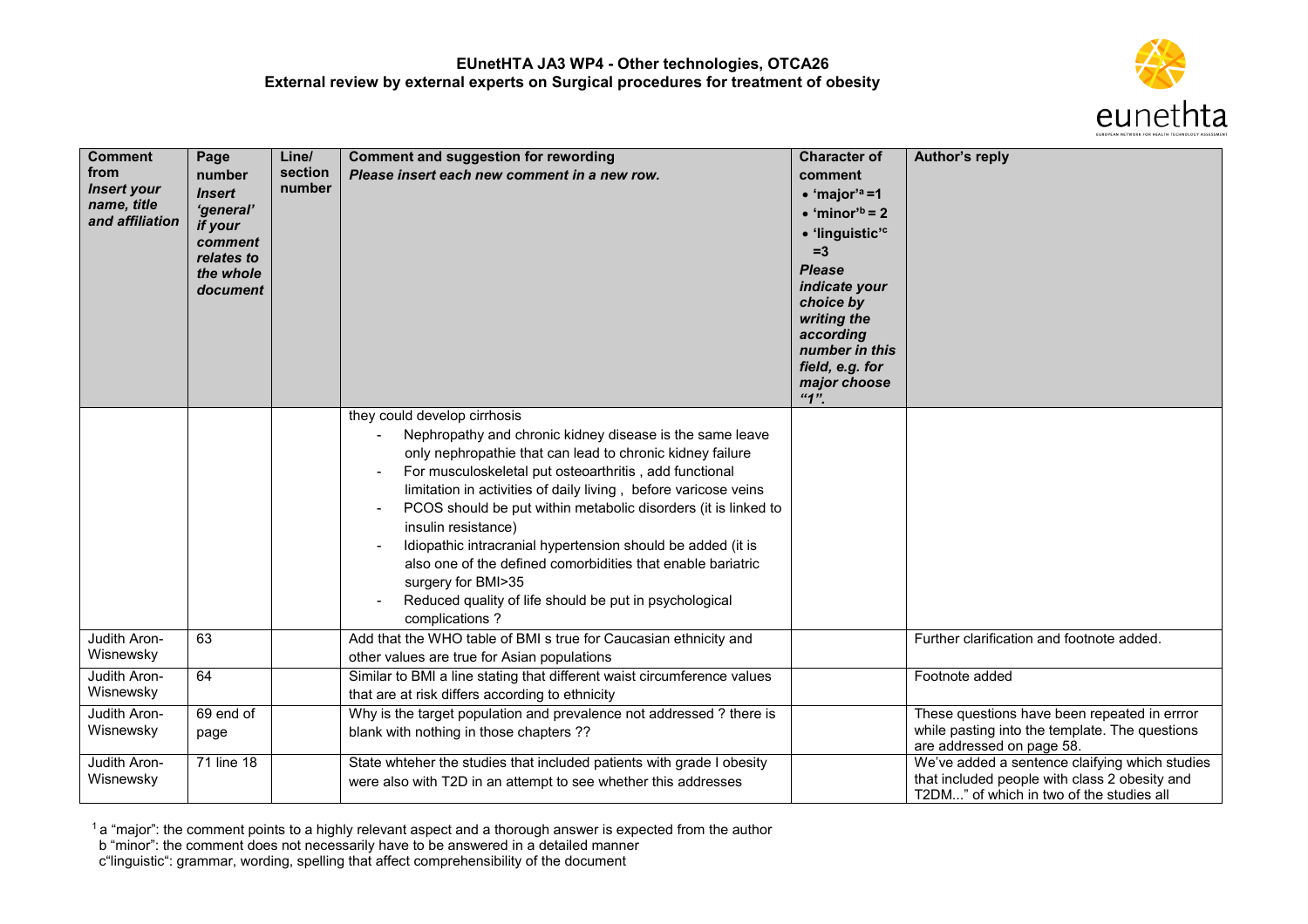

| <b>Comment</b><br>from<br><b>Insert your</b><br>name, title<br>and affiliation | Page<br>number<br><b>Insert</b><br>'general'<br>if your<br>comment<br>relates to<br>the whole<br>document | Line/<br>section<br>number | <b>Comment and suggestion for rewording</b><br>Please insert each new comment in a new row.                                                                                                                                                                                                                                   | <b>Character of</b><br>comment<br>$\bullet$ 'major' <sup>a</sup> =1<br>$\bullet$ 'minor' <sup>b</sup> = 2<br>• 'linguistic' <sup>c</sup><br>$=3$<br><b>Please</b><br>indicate your<br>choice by<br>writing the<br>according<br>number in this<br>field, e.g. for<br>major choose<br>"1" | Author's reply                                                                                                                                                                                                                                                                                                                                                                                                                                                                                                                                                                                                                  |
|--------------------------------------------------------------------------------|-----------------------------------------------------------------------------------------------------------|----------------------------|-------------------------------------------------------------------------------------------------------------------------------------------------------------------------------------------------------------------------------------------------------------------------------------------------------------------------------|-----------------------------------------------------------------------------------------------------------------------------------------------------------------------------------------------------------------------------------------------------------------------------------------|---------------------------------------------------------------------------------------------------------------------------------------------------------------------------------------------------------------------------------------------------------------------------------------------------------------------------------------------------------------------------------------------------------------------------------------------------------------------------------------------------------------------------------------------------------------------------------------------------------------------------------|
|                                                                                |                                                                                                           |                            | metabolic surgery?<br>Add how many studies evaluated adverse events linked to bariatric<br>surgery.                                                                                                                                                                                                                           |                                                                                                                                                                                                                                                                                         | participants had T2DM (Courcoulas, and<br>Schauer)."<br>We've added a paragraph 'Outcomes' referring<br>to the summary of reported outcomes in<br>TableA8 Matrix of outcomes in the included<br>studies, which also describes the number of<br>studies reporting on AEs linked to bariatric<br>surgery " "The type of outcomes reported in<br>the included studies are summarised in Table<br>A8 Matrix of outcomes reported in the included<br>studies. All studies reported one or more<br>measure of weight change. All but three studies<br>reported on adverse events related to the<br>surgery (Biter, Himpens, Keidar)." |
| Health problem and current use                                                 |                                                                                                           |                            |                                                                                                                                                                                                                                                                                                                               |                                                                                                                                                                                                                                                                                         |                                                                                                                                                                                                                                                                                                                                                                                                                                                                                                                                                                                                                                 |
| Judith Aron-<br>Wisnewsky                                                      | 71                                                                                                        | $35 - 41$                  | Studies included in this analyses included different technics:<br>RYGB; BPD-DS; AGB; OAGB; B-RYGB; SR-RYGB, and D-RYGB<br>While RYGB, AGB and SG are the most frequent ones worldwide,<br>B-RYGB and SR-RYGB are (i) a modified version of RYGB (ii)<br>probably relatively similar together since they include a band on the |                                                                                                                                                                                                                                                                                         | When we talk about combined procedures it is<br>important to distinguish between those for which<br>the procedure of interest cannot be performed<br>without first performing other surgical<br>techniques (e.g. sleeve gastrectomy can be a<br>standalone procedure, but is also the first step<br>in BPD-DS or SADI-S and thus combines                                                                                                                                                                                                                                                                                       |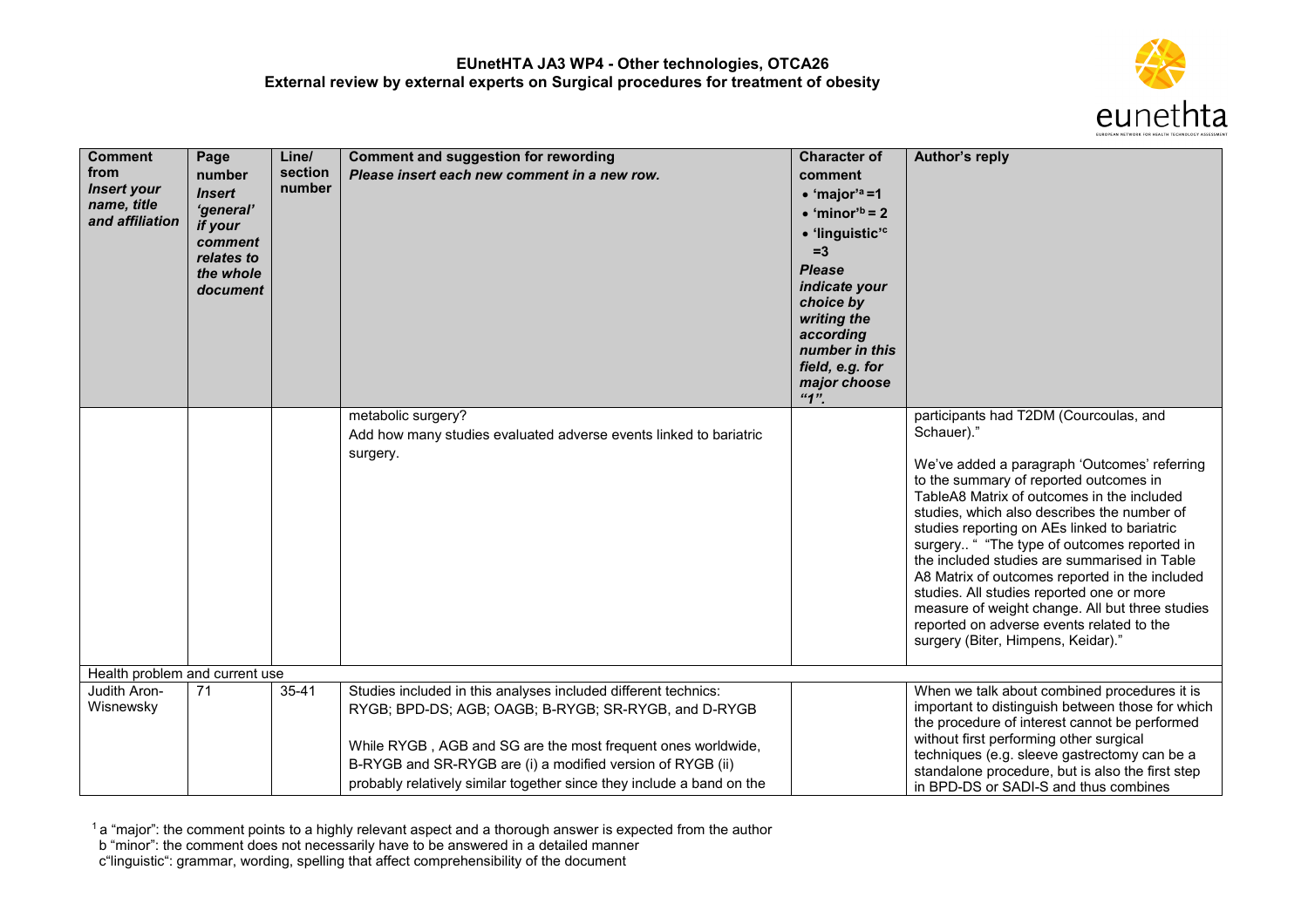

| <b>Comment</b><br>from<br><b>Insert your</b><br>name, title<br>and affiliation | Page<br>number<br><b>Insert</b><br>'general'<br>if your<br>comment<br>relates to<br>the whole<br>document | Line/<br>section<br>number | <b>Comment and suggestion for rewording</b><br>Please insert each new comment in a new row.                                                                                                                                                                                                                                                                                                                                                                                                                                                                                                                                                                                                                                                                                                                                                                                                                                                                                                                                                                                                                           | <b>Character of</b><br>comment<br>$\bullet$ 'major' <sup>a</sup> =1<br>$\bullet$ 'minor' <sup>b</sup> = 2<br>• 'linguistic' <sup>c</sup><br>$=3$<br><b>Please</b><br>indicate your<br>choice by<br>writing the<br>according<br>number in this<br>field, e.g. for<br>major choose<br>"1" | Author's reply                                                                                                                                                                                                                                                                                                                                                                                                                                                                                                                                                                                                                                                                                                                                                   |
|--------------------------------------------------------------------------------|-----------------------------------------------------------------------------------------------------------|----------------------------|-----------------------------------------------------------------------------------------------------------------------------------------------------------------------------------------------------------------------------------------------------------------------------------------------------------------------------------------------------------------------------------------------------------------------------------------------------------------------------------------------------------------------------------------------------------------------------------------------------------------------------------------------------------------------------------------------------------------------------------------------------------------------------------------------------------------------------------------------------------------------------------------------------------------------------------------------------------------------------------------------------------------------------------------------------------------------------------------------------------------------|-----------------------------------------------------------------------------------------------------------------------------------------------------------------------------------------------------------------------------------------------------------------------------------------|------------------------------------------------------------------------------------------------------------------------------------------------------------------------------------------------------------------------------------------------------------------------------------------------------------------------------------------------------------------------------------------------------------------------------------------------------------------------------------------------------------------------------------------------------------------------------------------------------------------------------------------------------------------------------------------------------------------------------------------------------------------|
|                                                                                |                                                                                                           |                            | RYGB.<br>These technics are not commonly performed (the prevalence<br>worldwide should be indicated. Furthermore, the indication as why<br>they were tested needs to be precised: reactive hypoglycemia?<br>weight regain?<br>Likewise for SR-SG (add the worldwide prevalence, to me it remains<br>very low: was it to test whether it was effective for GERD reduction?<br>I think that before comparing the efficacy of different technics the<br>reason why some modification to the original technic have been<br>proposed should be clarified.<br>I am not at ease to propose comparision of these technics for<br>example SR-SG and SG (that are not so often proposed SR SG for<br>instance) just because there is some RCT available for comparison.<br>While the level of proof is less important when longitidunal cohort<br>studies are published as compared to RCT, the number of published<br>results on the three main technics (AGB, SG, RYGB) is very<br>important and represent a lot of patients operated worldwide.<br>This should be clarified in the result section as well as the discussion. |                                                                                                                                                                                                                                                                                         | sleeve gastrectomy with intestinal bypass) or<br>atypical combinations.<br>I think the original publications should be<br>referred to in order to identify the rationale for<br>the modification to the procedure. Is it possibly<br>that the silastic ring is added to prevent<br>stretching of the stomach over time and<br>enhance the restrictive component of the<br>procedure?<br>As we did not state that these procedures would<br>be excluded at the protocol stage, then we have<br>no justifiable reason to exclude them entirely<br>from the systematic review.<br>If there is doubt about their relevance they could<br>be removed from the NMA and discussed<br>narratively, highlighting that they are not<br>commonly used in clinical practice. |
| Judith Aron-<br>Wisnewsky                                                      | $\overline{72}$                                                                                           |                            | Add how many studies addressed 10 years data and how many<br>patients? This is the novelty of the work.                                                                                                                                                                                                                                                                                                                                                                                                                                                                                                                                                                                                                                                                                                                                                                                                                                                                                                                                                                                                               |                                                                                                                                                                                                                                                                                         | We've added the following sentence on p.72 "It<br>should be noted that only two studies comparing                                                                                                                                                                                                                                                                                                                                                                                                                                                                                                                                                                                                                                                                |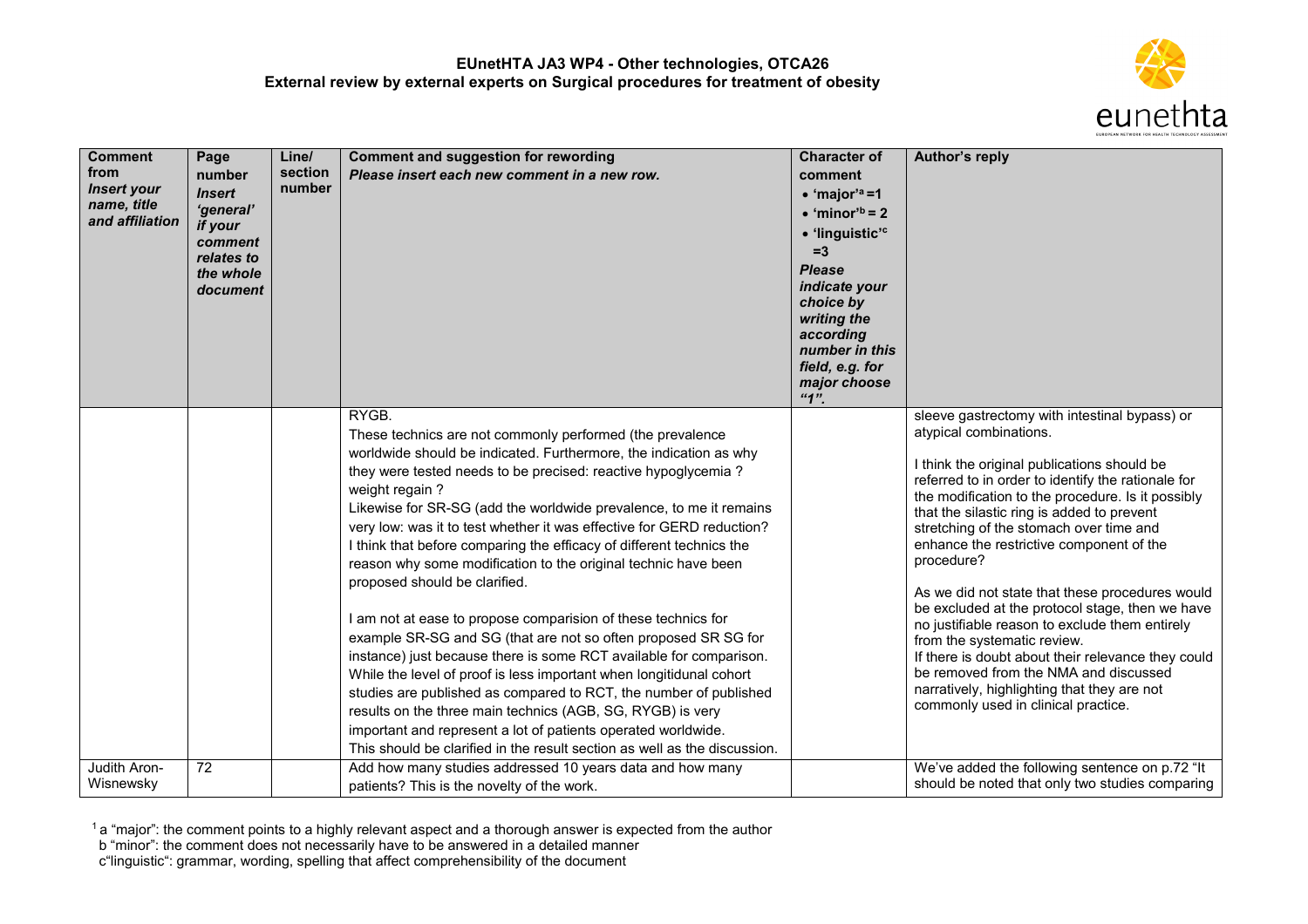

| <b>Comment</b><br>from<br><b>Insert your</b><br>name, title<br>and affiliation | Page<br>number<br><b>Insert</b><br>'general'<br>if your<br>comment<br>relates to<br>the whole<br>document | Line/<br>section<br>number | <b>Comment and suggestion for rewording</b><br>Please insert each new comment in a new row.                                                                                                                                                                                                                                                                                                                                                                                                              | <b>Character of</b><br>comment<br>$\bullet$ 'major' <sup>a</sup> =1<br>$\bullet$ 'minor' <sup>b</sup> = 2<br>• 'linguistic' <sup>c</sup><br>$=3$<br><b>Please</b><br>indicate your<br>choice by<br>writing the<br>according<br>number in this<br>field, e.g. for<br>major choose<br>"1" | Author's reply                                                                                                                                                                                                                                                                                                                                                                                                                                                               |
|--------------------------------------------------------------------------------|-----------------------------------------------------------------------------------------------------------|----------------------------|----------------------------------------------------------------------------------------------------------------------------------------------------------------------------------------------------------------------------------------------------------------------------------------------------------------------------------------------------------------------------------------------------------------------------------------------------------------------------------------------------------|-----------------------------------------------------------------------------------------------------------------------------------------------------------------------------------------------------------------------------------------------------------------------------------------|------------------------------------------------------------------------------------------------------------------------------------------------------------------------------------------------------------------------------------------------------------------------------------------------------------------------------------------------------------------------------------------------------------------------------------------------------------------------------|
|                                                                                |                                                                                                           |                            |                                                                                                                                                                                                                                                                                                                                                                                                                                                                                                          |                                                                                                                                                                                                                                                                                         | AGB and RYGB (N=?) provided data at 10<br>years follow up (Angrisani, Nguyen). "                                                                                                                                                                                                                                                                                                                                                                                             |
| Judith Aron-<br>Wisnewsky                                                      | 76-84                                                                                                     |                            | Not sure to understand if the conclusion at 3 years for weight loss is<br>in favors of AGB. If so I am not sure that this is exact, or due to a lack<br>of power since studies (not RCT) have clearly shown that RYGB is<br>better than AGB?<br>In general I think this part of the document is very hard to understand<br>(methodology), maybe a small explanation of methods should be<br>added to better understand those finding as well as clear clinical<br>conclusion at the end of each results? |                                                                                                                                                                                                                                                                                         | Thank you. We have now added clear<br>conclusions and changed to wording.<br>Additionally, we provided texts to make the<br>figures easier to understand.                                                                                                                                                                                                                                                                                                                    |
| Judith Aron-<br>Wisnewsky                                                      | 84 line 4                                                                                                 | Wording                    | Why does this part does not address T2D or HTN occurrence after<br>surgery in the long term ?(I e development of comorbidities ?<br>If not comorbidities should be replaced by secondary events of the<br>surgery since this is more what is described in this chapter rather than<br>obesity related diseases (= comorbidities)<br>What does progression of obesity means ? not very clear whether it is<br>weight history following bariatric surgery?                                                 |                                                                                                                                                                                                                                                                                         | Both question D0006 and D0011 can potentially<br>cover T2DM and HTN (they are at present<br>covered in the latter).<br>We have interpreted progression of obesity to<br>include weight regain, and insufficient weight<br>loss after surgery, but may also include<br>progression/development of co-morbidities, see<br>comment above.<br>We have added a paragraph with results for<br>relapse, worsening, unchanged or de novo T2D,<br>HTN, and dyslipidemia at follow up. |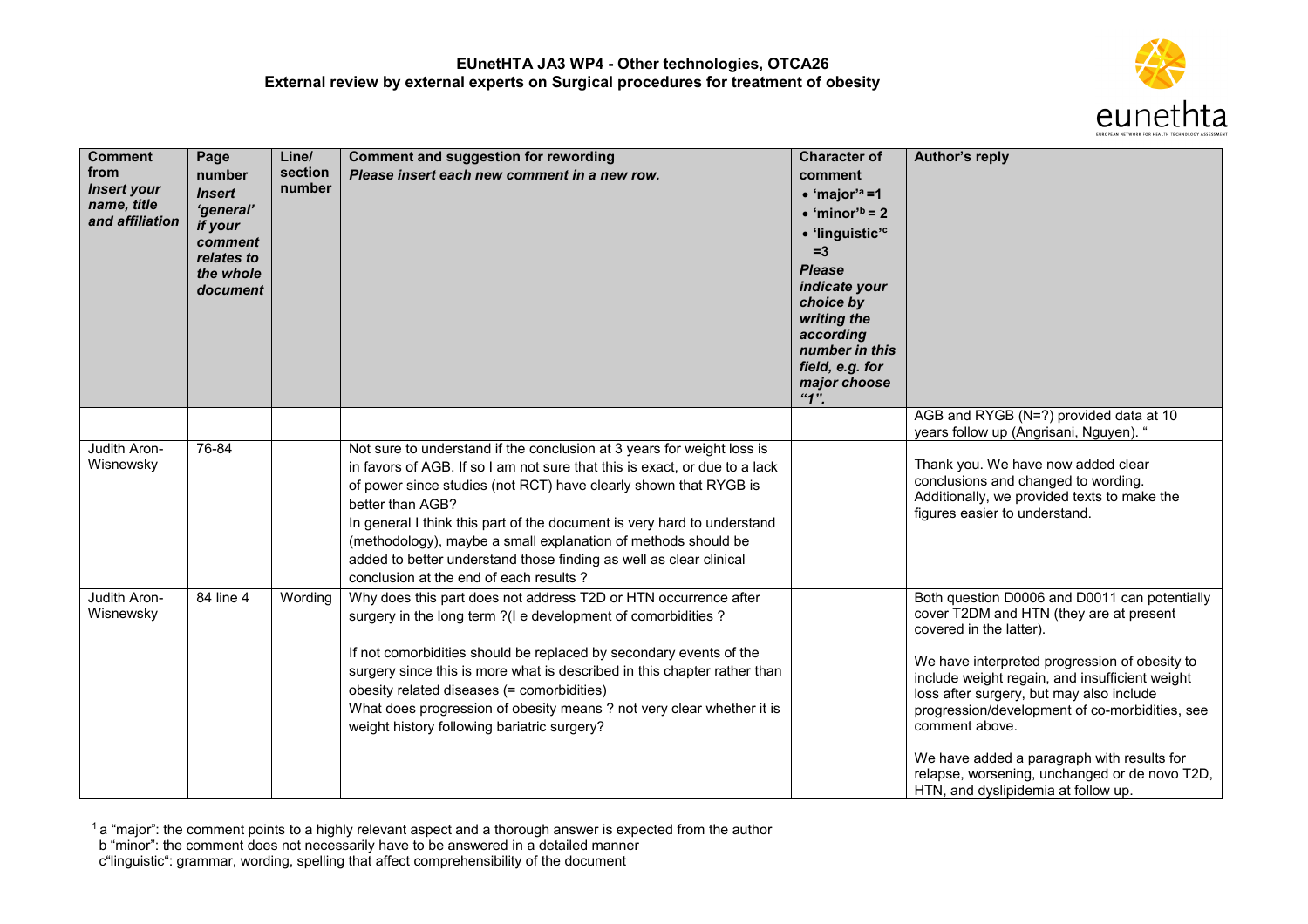

| <b>Comment</b><br>from<br><b>Insert your</b><br>name, title<br>and affiliation | Page<br>number<br><b>Insert</b><br>'general'<br>if your<br>comment<br>relates to<br>the whole<br>document | Line/<br>section<br>number | <b>Comment and suggestion for rewording</b><br>Please insert each new comment in a new row.                                                                                                                                  | <b>Character of</b><br>comment<br>$\bullet$ 'major' <sup>a</sup> =1<br>$\bullet$ 'minor' <sup>b</sup> = 2<br>• 'linguistic' <sup>c</sup><br>$=3$<br><b>Please</b><br>indicate your<br>choice by<br>writing the<br>according<br>number in this<br>field, e.g. for<br>major choose<br>"1" | Author's reply                                                                                                                                                                                                                                                                                                                                                                                                                                                                     |
|--------------------------------------------------------------------------------|-----------------------------------------------------------------------------------------------------------|----------------------------|------------------------------------------------------------------------------------------------------------------------------------------------------------------------------------------------------------------------------|-----------------------------------------------------------------------------------------------------------------------------------------------------------------------------------------------------------------------------------------------------------------------------------------|------------------------------------------------------------------------------------------------------------------------------------------------------------------------------------------------------------------------------------------------------------------------------------------------------------------------------------------------------------------------------------------------------------------------------------------------------------------------------------|
| Judith Aron-<br>Wisnewsky                                                      | 86                                                                                                        |                            | In weight regain part, the final weight of patients after surgery should<br>be stated since weight regain might be similar but the overall effect of<br>the surgery might differ (in links with my remark above (page 76-80) |                                                                                                                                                                                                                                                                                         | We have added the final weight at last follow up<br>to the text when available.                                                                                                                                                                                                                                                                                                                                                                                                    |
|                                                                                |                                                                                                           |                            | The definition used to say weight regain should be stated in each part<br>as has been done for the comparison between SG and RYGB                                                                                            |                                                                                                                                                                                                                                                                                         | We have added the definitions for weight regain<br>used in the studies when available. Different<br>definitions were used.                                                                                                                                                                                                                                                                                                                                                         |
|                                                                                |                                                                                                           |                            |                                                                                                                                                                                                                              |                                                                                                                                                                                                                                                                                         | Same as above. We have added definitions for<br>insufficient weight loss used in the included<br>studies when available.                                                                                                                                                                                                                                                                                                                                                           |
|                                                                                |                                                                                                           |                            | Likewise insufficient weight loss should be defined in each part<br>What were the proposed surgery for RYGB conversion in those                                                                                              |                                                                                                                                                                                                                                                                                         | "In one study (21) four patients in the AGB<br>group received conversion surgery of which two                                                                                                                                                                                                                                                                                                                                                                                      |
|                                                                                |                                                                                                           |                            | studies ??                                                                                                                                                                                                                   |                                                                                                                                                                                                                                                                                         | to BPD and two to RYGB. In one study (49) four<br>AGB patients received conversion to SG and<br>one patient to RYGB. In a third study (30) the<br>reason for conversion was not clear (and the<br>conversion procedure unknown). Insufficient<br>weight loss (treatment failure) was in one study<br>defined as EWL <20% and the need for<br>conversion surgery to another bariatric<br>procedure (49), and in another study (21)<br>insufficient weight loss was described as BMI |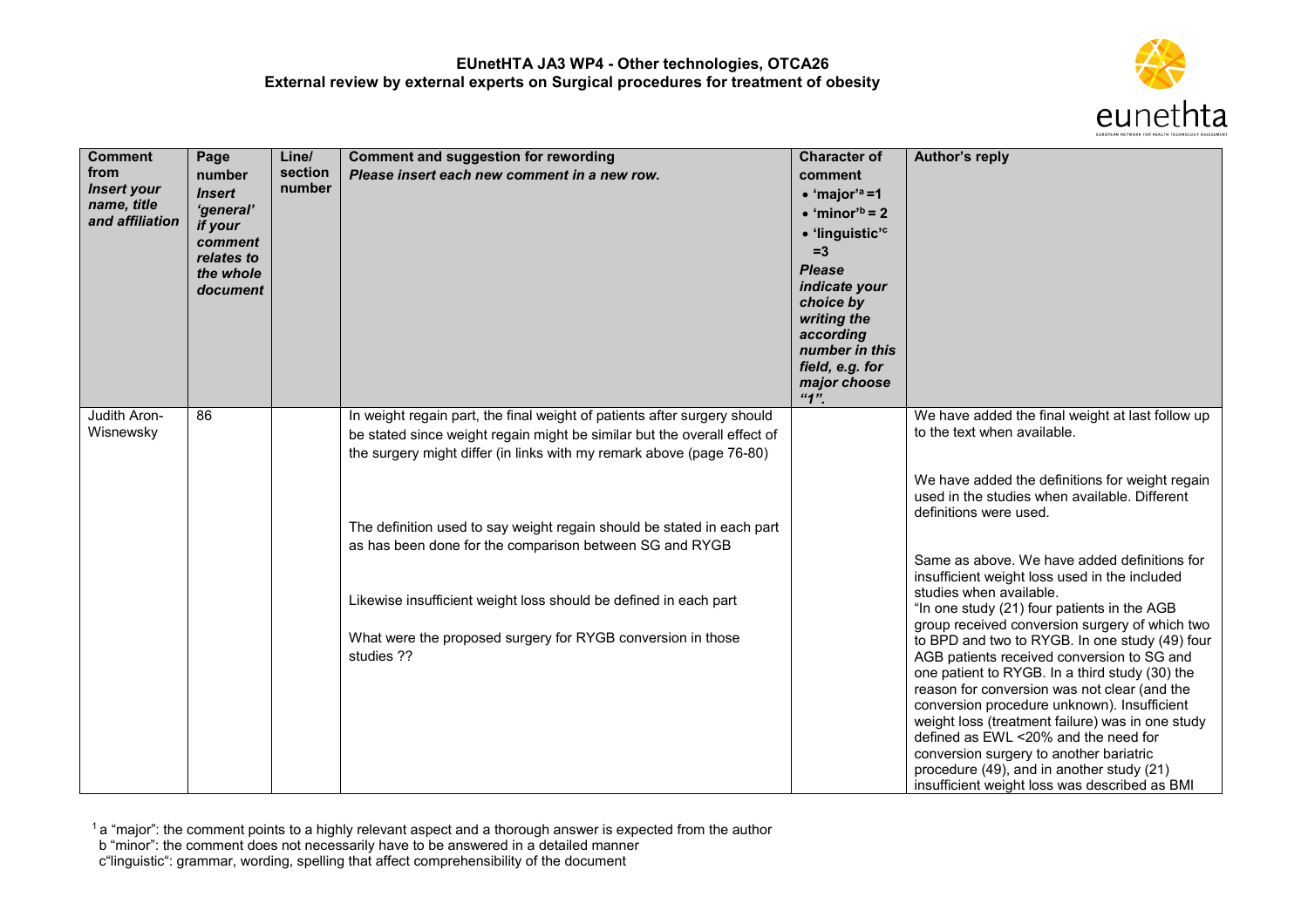

| <b>Comment</b><br>from<br><b>Insert your</b><br>name, title<br>and affiliation | Page<br>number<br><b>Insert</b><br>'general'<br>if your<br>comment<br>relates to<br>the whole<br>document | Line/<br>section<br>number | <b>Comment and suggestion for rewording</b><br>Please insert each new comment in a new row.                                                                                                                                                                                                                                                                                                                  | <b>Character of</b><br>comment<br>$\bullet$ 'major' <sup>a</sup> =1<br>$\bullet$ 'minor' <sup>b</sup> = 2<br>· 'linguistic' <sup>c</sup><br>$=3$<br><b>Please</b><br>indicate your<br>choice by<br>writing the<br>according<br>number in this<br>field, e.g. for<br>major choose<br>"1" | <b>Author's reply</b>                                                                                                                                                                                                                                                                                                                                                                                                                                                                                                                  |
|--------------------------------------------------------------------------------|-----------------------------------------------------------------------------------------------------------|----------------------------|--------------------------------------------------------------------------------------------------------------------------------------------------------------------------------------------------------------------------------------------------------------------------------------------------------------------------------------------------------------------------------------------------------------|-----------------------------------------------------------------------------------------------------------------------------------------------------------------------------------------------------------------------------------------------------------------------------------------|----------------------------------------------------------------------------------------------------------------------------------------------------------------------------------------------------------------------------------------------------------------------------------------------------------------------------------------------------------------------------------------------------------------------------------------------------------------------------------------------------------------------------------------|
|                                                                                |                                                                                                           |                            |                                                                                                                                                                                                                                                                                                                                                                                                              |                                                                                                                                                                                                                                                                                         | $>35$ kg/m <sup>2</sup> at 5 yrs."                                                                                                                                                                                                                                                                                                                                                                                                                                                                                                     |
| Judith Aron-<br>Wisnewsky                                                      | 89                                                                                                        |                            | Why add gastrointestinal reflux in this part (line 15) it has already<br>been treated in the previous part?                                                                                                                                                                                                                                                                                                  |                                                                                                                                                                                                                                                                                         | We have moved all GERD outcomes to the<br>safety section.                                                                                                                                                                                                                                                                                                                                                                                                                                                                              |
| <b>Clinical effectiveness</b>                                                  |                                                                                                           |                            |                                                                                                                                                                                                                                                                                                                                                                                                              |                                                                                                                                                                                                                                                                                         |                                                                                                                                                                                                                                                                                                                                                                                                                                                                                                                                        |
| Judith Aron-<br>Wisnewsky                                                      | 90                                                                                                        |                            | For blood pressure and lipid values do we have the number of<br>patients treated ? does it reduce differently between procedures ? I<br>do not think the simple value of blood pressure or any lipid<br>concentrations can be analyzed without taking into account whether<br>patients are treated or even whether their treatment has been<br>reduced in dosage                                             |                                                                                                                                                                                                                                                                                         | We have the number patients included in the<br>analyses in the forest plots, but I guess what<br>you are asking for is the number of patients with<br>hypertension at baseline? For the dichotomous<br>outcome HTN remission we take into account<br>the number at baseline, and the number with<br>remission and without HTN treatment at follow<br>up. Typically not all patients included in a study<br>suffer from hypertension. The differences in<br>comorbidities across studies is a problem when<br>interpreting the results, |
| Judith Aron-<br>Wisnewsky                                                      | $\overline{92}$                                                                                           |                            | While diabetes remission is an important parameter, what about<br>patients without remission? does one type of surgery performs better<br>? ie less treatment ? better glucose controle HbA1c?<br>Why not add the RCT from shauer in this analysis which compared<br>SG and RYGB in T2D patients?<br>Similar remark as above for HTN and lipid concentrations ? did you<br>take into account the treatments? |                                                                                                                                                                                                                                                                                         | We did not take into account the treatment In<br>the NMAs (i.e. when analysing the continuous<br>HTN, and lipid outcomes), but did so for the<br>dichotomous outcomes for which reaching a<br>target<br>cut-off and stopping medication were both<br>required. We have added available information<br>on drug treatment to the text.<br>Schauer is included.                                                                                                                                                                           |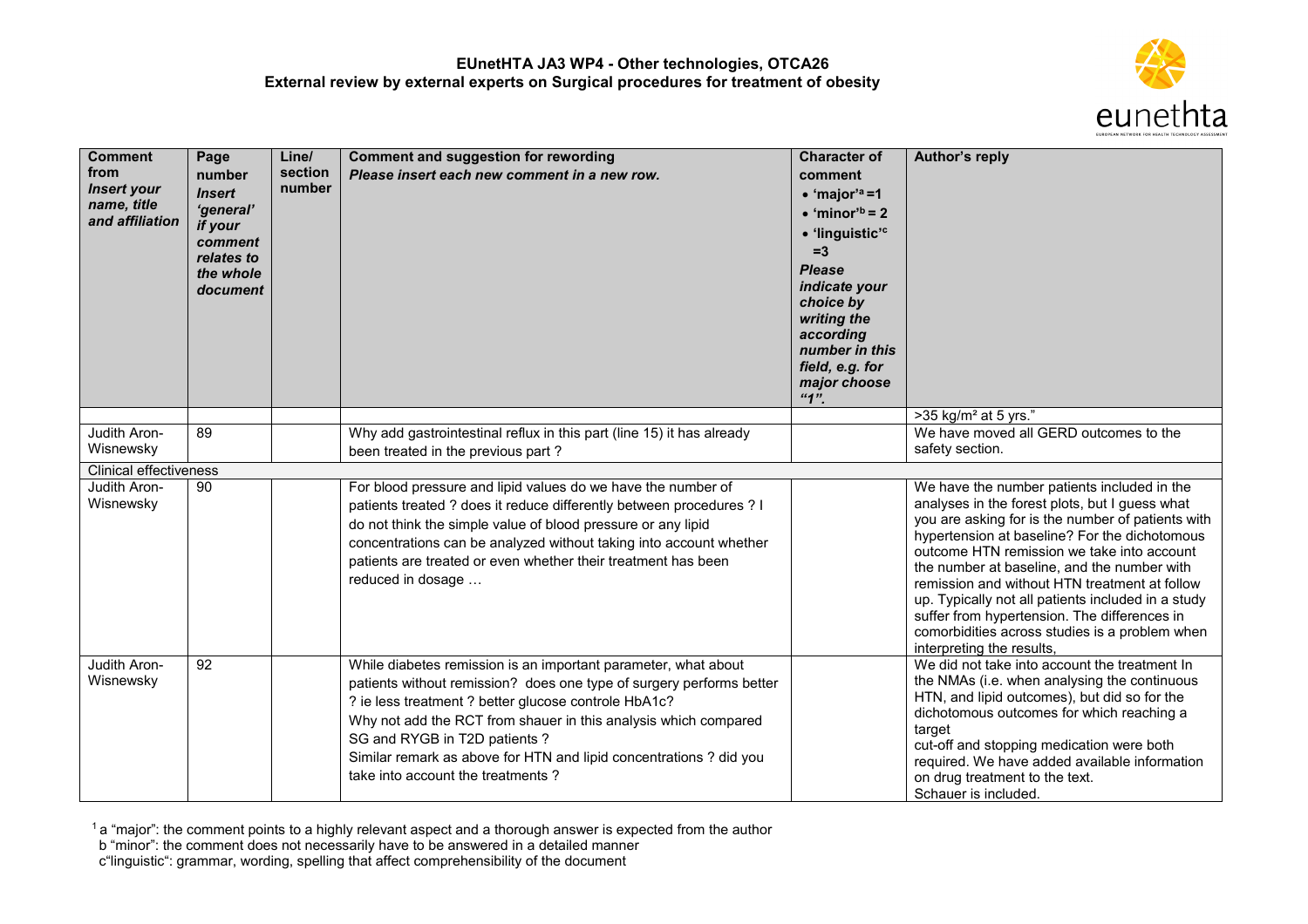

| <b>Comment</b>                    | Page               | Line/           | <b>Comment and suggestion for rewording</b>                              | <b>Character of</b>                | Author's reply                                                                              |
|-----------------------------------|--------------------|-----------------|--------------------------------------------------------------------------|------------------------------------|---------------------------------------------------------------------------------------------|
| from                              | number             | section         | Please insert each new comment in a new row.                             | comment                            |                                                                                             |
| <b>Insert your</b><br>name, title | <b>Insert</b>      | number          |                                                                          | $\bullet$ 'major' <sup>a</sup> =1  |                                                                                             |
| and affiliation                   | 'general'          |                 |                                                                          | $\bullet$ 'minor' <sup>b</sup> = 2 |                                                                                             |
|                                   | if your<br>comment |                 |                                                                          | • 'linguistic' <sup>c</sup>        |                                                                                             |
|                                   | relates to         |                 |                                                                          | $=3$                               |                                                                                             |
|                                   | the whole          |                 |                                                                          | <b>Please</b>                      |                                                                                             |
|                                   | document           |                 |                                                                          | indicate your<br>choice by         |                                                                                             |
|                                   |                    |                 |                                                                          | writing the                        |                                                                                             |
|                                   |                    |                 |                                                                          | according                          |                                                                                             |
|                                   |                    |                 |                                                                          | number in this                     |                                                                                             |
|                                   |                    |                 |                                                                          | field, e.g. for<br>major choose    |                                                                                             |
|                                   |                    |                 |                                                                          | "1"                                |                                                                                             |
| Judith Aron-                      | 93                 |                 | Line 13 were patients from each groups receiving vitamin and mineral     |                                    | We have added a sentence indicating that there                                              |
| Wisnewsky                         |                    |                 | supplementation? Usually it is mandatory after RYGB but after sleeve     |                                    | were no information on supplementation after                                                |
|                                   |                    |                 | some teams do not systematically give them. I think it is major to state |                                    | surgery in either group in this study.                                                      |
|                                   |                    |                 | this to be able to compare nutritional deficiencies between the two      |                                    |                                                                                             |
|                                   |                    |                 | technics.                                                                |                                    |                                                                                             |
| Judith Aron-                      | 98 line 28         |                 | The references are missing (same line $41$ )                             |                                    | Sorted                                                                                      |
| Wisnewsky<br>Judith Aron-         | 106                |                 | Line 15: did the study assessing quality of life also assessed whether   |                                    | We've added a sentence saying that it was not                                               |
| Wisnewsky                         |                    |                 | GERD was increased? Maybe state whether quality of life differed         |                                    | explored in the studies reporting this outcome.                                             |
|                                   |                    |                 | according to GERD? Or at least mention that this was not explored ?      |                                    |                                                                                             |
| Safety                            |                    |                 |                                                                          |                                    |                                                                                             |
| Judith Aron-                      | 107                |                 | In the limitation section, maybe state that this analysis only included  |                                    | We've added a paragraph discussing the                                                      |
| Wisnewsky                         |                    |                 | RCT and a small number which maybe precludes from definitive             |                                    | potential limitation of including only RCTs.                                                |
|                                   |                    |                 | conclusions. Other results might have been found if longitudinal         |                                    |                                                                                             |
|                                   |                    |                 | cohorts had also been included (yet will less power to conclude)?        |                                    |                                                                                             |
| Judith Aron-                      | 107                | $\overline{18}$ | The number of lost to follow up should be mentioned since this is a      |                                    | The number of lost to follow up is reported in the                                          |
| Wisnewsky                         |                    |                 | very big problem of bariatric surgery worldwide.                         |                                    | study level RoB table.                                                                      |
|                                   |                    |                 |                                                                          |                                    | We've also mentioned in the discussion that                                                 |
| Judith Aron-                      |                    | 29              | Also note that treatment for dyslipidemia and hypertension should be     |                                    | some studies had large losses to follow up.<br>We have addressed this comment by adding the |
| Wisnewsky                         |                    |                 | mentioned to evaluate the complete benefit of the bariatric surgery in   |                                    | following paragraph to the discussion:                                                      |
|                                   |                    |                 | terms of improvement of dyslipidemia and hypertension, not solely        |                                    | "Approximately 31% of all deaths worldwide is                                               |
|                                   |                    |                 |                                                                          |                                    |                                                                                             |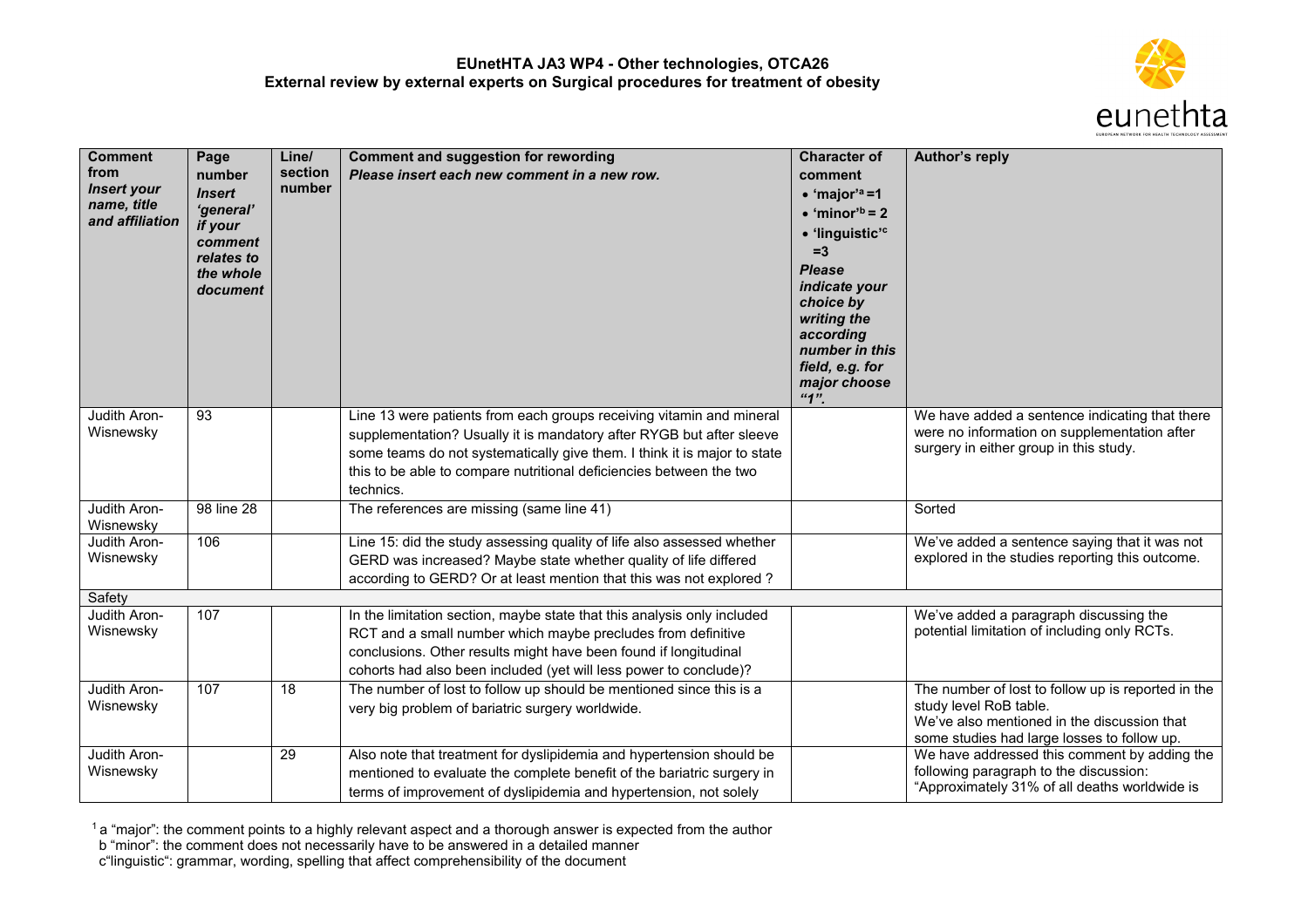

| <b>Comment</b><br>from<br><b>Insert your</b><br>name, title<br>and affiliation | Page<br>number<br><b>Insert</b><br>'general'<br>if your<br>comment<br>relates to<br>the whole<br>document | Line/<br>section<br>number | <b>Comment and suggestion for rewording</b><br>Please insert each new comment in a new row.                                                                                                                                                                                                                                                                                                                   | <b>Character of</b><br>comment<br>$\bullet$ 'major' <sup>a</sup> =1<br>$\bullet$ 'minor' <sup>b</sup> = 2<br>• 'linguistic' <sup>c</sup><br>$=3$<br><b>Please</b><br>indicate your<br>choice by<br>writing the<br>according<br>number in this<br>field, e.g. for<br>major choose<br>"1" | Author's reply                                                                                                                                                                                                                                                                                                                                                                                                                                                                                                                                                                                                                                                                                                                                                      |
|--------------------------------------------------------------------------------|-----------------------------------------------------------------------------------------------------------|----------------------------|---------------------------------------------------------------------------------------------------------------------------------------------------------------------------------------------------------------------------------------------------------------------------------------------------------------------------------------------------------------------------------------------------------------|-----------------------------------------------------------------------------------------------------------------------------------------------------------------------------------------------------------------------------------------------------------------------------------------|---------------------------------------------------------------------------------------------------------------------------------------------------------------------------------------------------------------------------------------------------------------------------------------------------------------------------------------------------------------------------------------------------------------------------------------------------------------------------------------------------------------------------------------------------------------------------------------------------------------------------------------------------------------------------------------------------------------------------------------------------------------------|
|                                                                                |                                                                                                           |                            | blood pressure values or lipid concentrations.                                                                                                                                                                                                                                                                                                                                                                |                                                                                                                                                                                                                                                                                         | due to cardiovascular disease (CVD), with<br>obesity being one of the major risk factors<br>(WHO). The World Health Organization (WHO)<br>emphasizes the need for management of<br>intermediate risk factors such as hypertension,<br>dyslipidemia, and diabetes mellitus, in order to<br>prevent CVD. Despite this, less than half of the<br>included studies reported on blood pressure,<br>lipids, and related medication use, while this<br>presumably is patient data that are routinely<br>collected at follow up, and therefore should be<br>readily available to be included in studies on the<br>effects of obesity surgery procedures. Effects on<br>all CVD risk factors should be assessed to<br>evaluate the complete benefit of bariatric<br>surgery. |
| Judith Aron-<br>Wisnewsky                                                      | 108                                                                                                       | Line 18                    | The report state the difference with another analyses which only<br>included AGB, SG and RYGB however these are the three main<br>surgical intervention performed worldwide with a lot of published data<br>on longitudinal follow-up. While not all studies published on bariatric<br>surgery are RCT they still give a lot of important information. This<br>should be mentioned in the discussion section. |                                                                                                                                                                                                                                                                                         | We have mentioned in the discussion that the<br>review could have benefited by from the<br>inclusion of non-randomised evidence. We have<br>however also added a paragraph describing the<br>problems with including observational study<br>design.                                                                                                                                                                                                                                                                                                                                                                                                                                                                                                                 |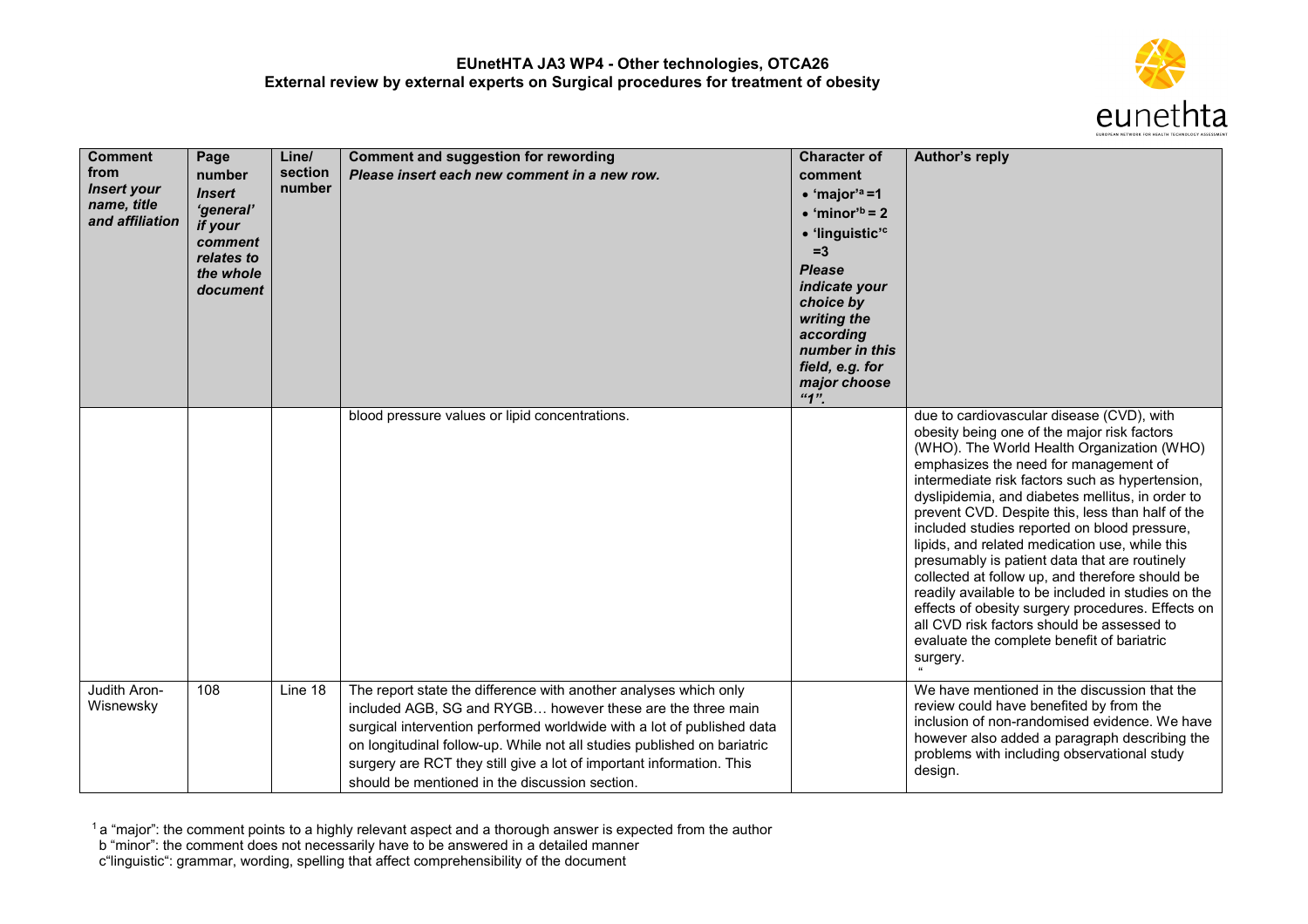

| <b>Comment</b><br>from<br><b>Insert your</b><br>name, title<br>and affiliation | Page<br>number<br><b>Insert</b><br>'general'              | Line/<br>section<br>number | <b>Comment and suggestion for rewording</b><br>Please insert each new comment in a new row. | <b>Character of</b><br>comment<br>$\bullet$ 'major' <sup>a</sup> =1<br>$\bullet$ 'minor' <sup>b</sup> = 2                                                                  | Author's reply                                                  |
|--------------------------------------------------------------------------------|-----------------------------------------------------------|----------------------------|---------------------------------------------------------------------------------------------|----------------------------------------------------------------------------------------------------------------------------------------------------------------------------|-----------------------------------------------------------------|
|                                                                                | if your<br>comment<br>relates to<br>the whole<br>document |                            |                                                                                             | · 'linguistic' <sup>c</sup><br>$=3$<br><b>Please</b><br>indicate your<br>choice by<br>writing the<br>according<br>number in this<br>field, e.g. for<br>major choose<br>"1" |                                                                 |
| Appendix                                                                       |                                                           |                            |                                                                                             |                                                                                                                                                                            |                                                                 |
| Judith Aron-                                                                   |                                                           |                            | Overall, I think that in the objective part, le document should mention                     |                                                                                                                                                                            | We have added a sentence clarifying this.                       |
| Wisnewsky                                                                      |                                                           |                            | that this analysis was meant to evaluate whether one technic was                            |                                                                                                                                                                            |                                                                 |
|                                                                                |                                                           |                            | superior or better at least than others for different outcomes.                             |                                                                                                                                                                            |                                                                 |
| Judith Aron-                                                                   |                                                           |                            | One of the important result of this analysis is the fact that most                          |                                                                                                                                                                            | Agree, we've added this important point to the                  |
| Wisnewsky                                                                      |                                                           |                            | studies do not use the same classification for adverse events so it                         |                                                                                                                                                                            | conclusion.                                                     |
|                                                                                |                                                           |                            | makes it difficult to make comparision.                                                     |                                                                                                                                                                            |                                                                 |
|                                                                                |                                                           |                            | I think this point should also be added in the conclusion section.                          |                                                                                                                                                                            |                                                                 |
| Laurent<br><b>Genser</b>                                                       | 3                                                         |                            | My first name is Laurent and not "Laurant"                                                  | $\mathbf 1$                                                                                                                                                                | Apologies Laurent, this spelling mistake has<br>been corrected. |
| Summary                                                                        |                                                           |                            |                                                                                             |                                                                                                                                                                            |                                                                 |
| Laurent<br>Genser                                                              |                                                           |                            | Ok no comments                                                                              |                                                                                                                                                                            |                                                                 |
|                                                                                |                                                           |                            | Description and technical characteristics of the technology                                 |                                                                                                                                                                            |                                                                 |
| Laurent                                                                        | 35                                                        | 28                         | Please replace "biliopancreatic limb of 50 cm" with "biliopancreatic                        |                                                                                                                                                                            | Added this information to the report. (plus the                 |
| Genser                                                                         |                                                           |                            | limb of 50-100 cm" ref Obes Surg. 2016 Mar;26(3):660-71                                     |                                                                                                                                                                            | ref)                                                            |
| Laurent                                                                        |                                                           | 41                         | I woiuld add "Lack of standardisation poses further problems with                           |                                                                                                                                                                            | Added this information to the report.                           |
| Genser                                                                         |                                                           |                            | interpretation and comparison of scientific literature. The review by                       |                                                                                                                                                                            | (plus the same ref as above)                                    |
|                                                                                |                                                           |                            | mahawar et al (Obes Surg. 2016 Mar;26(3):660-71.)concluded                                  |                                                                                                                                                                            | The clinical effectiveness and safety are                       |
|                                                                                |                                                           |                            | concluded that a range of 100-200 cm for combined length of                                 |                                                                                                                                                                            | formally assessed in SAF and EFF.                               |
|                                                                                |                                                           |                            | biliopancreatic or alimentary limb gives optimum results with Roux-en-                      |                                                                                                                                                                            |                                                                 |
|                                                                                |                                                           |                            | Y gastric bypass in most patients.                                                          |                                                                                                                                                                            |                                                                 |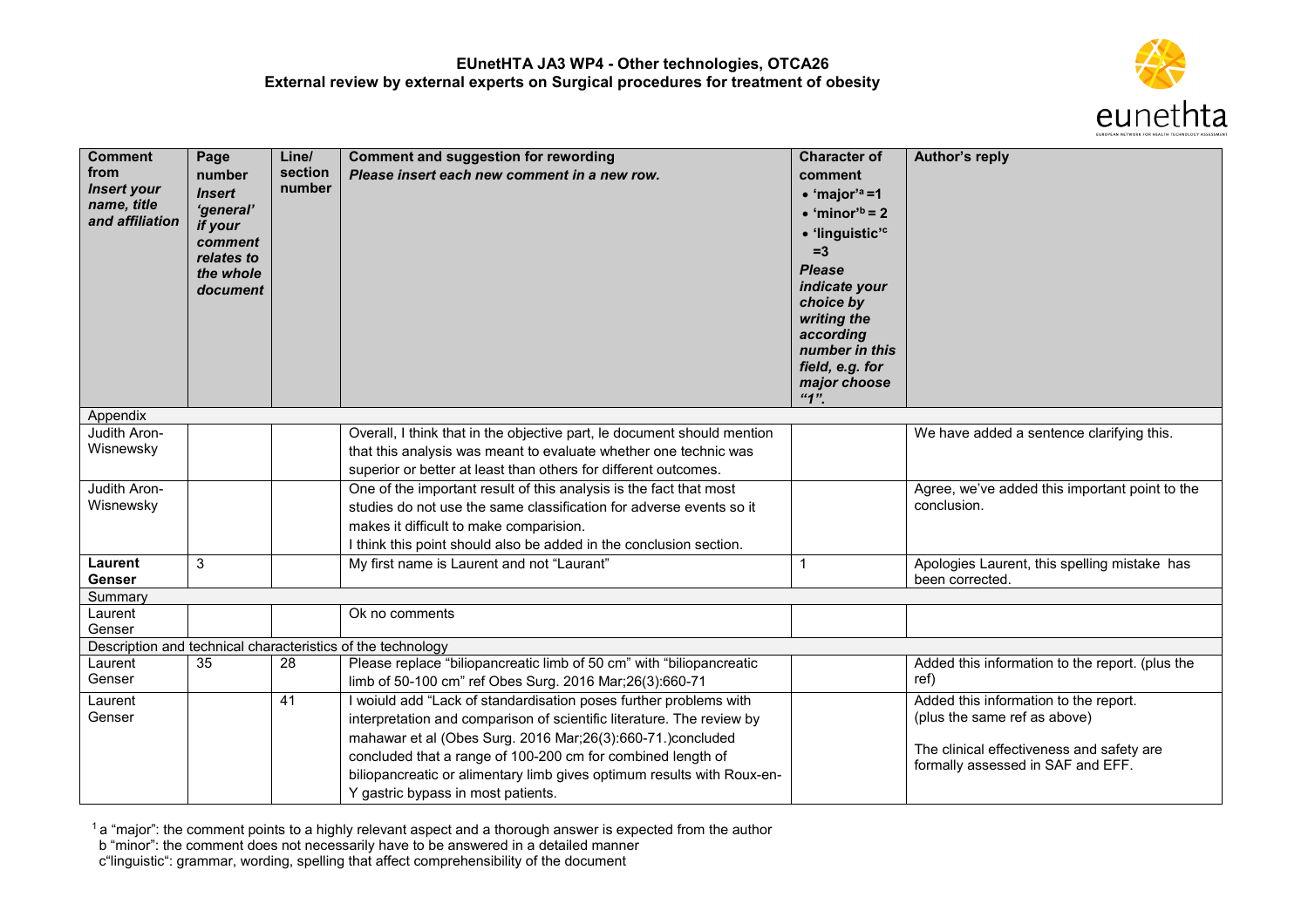

| <b>Comment</b><br>from<br><b>Insert your</b><br>name, title<br>and affiliation | Page<br>number<br><b>Insert</b><br>'general'<br>if your<br>comment<br>relates to<br>the whole<br>document | Line/<br>section<br>number | <b>Comment and suggestion for rewording</b><br>Please insert each new comment in a new row.                                                                                                                                                                         | <b>Character of</b><br>comment<br>$\bullet$ 'major' <sup>a</sup> =1<br>$\bullet$ 'minor' <sup>b</sup> = 2<br>· 'linguistic' <sup>c</sup><br>$=3$<br><b>Please</b><br>indicate your<br>choice by<br>writing the<br>according<br>number in this<br>field, e.g. for<br>major choose | <b>Author's reply</b>                                                                                                                   |
|--------------------------------------------------------------------------------|-----------------------------------------------------------------------------------------------------------|----------------------------|---------------------------------------------------------------------------------------------------------------------------------------------------------------------------------------------------------------------------------------------------------------------|----------------------------------------------------------------------------------------------------------------------------------------------------------------------------------------------------------------------------------------------------------------------------------|-----------------------------------------------------------------------------------------------------------------------------------------|
| Laurent                                                                        | 36                                                                                                        | 6                          | I would add the concerns on severe malnutrition requiring conversion                                                                                                                                                                                                | "1"                                                                                                                                                                                                                                                                              | This paper has been cited as suggested, but                                                                                             |
| Genser                                                                         |                                                                                                           |                            | as stated by the RCT by Robert et al (Lancet)                                                                                                                                                                                                                       |                                                                                                                                                                                                                                                                                  | long0term clinical complications are not<br>discussed in full as this is the aim of the EFF<br>and SAF domains.                         |
| Laurent<br>Genser                                                              | 45                                                                                                        | 37                         | Remove "to ensure"                                                                                                                                                                                                                                                  |                                                                                                                                                                                                                                                                                  | Removed                                                                                                                                 |
| Health problem and current use                                                 |                                                                                                           |                            |                                                                                                                                                                                                                                                                     |                                                                                                                                                                                                                                                                                  |                                                                                                                                         |
| Laurent<br>Genser                                                              |                                                                                                           |                            | No comments                                                                                                                                                                                                                                                         |                                                                                                                                                                                                                                                                                  |                                                                                                                                         |
| <b>Clinical effectiveness</b>                                                  |                                                                                                           |                            |                                                                                                                                                                                                                                                                     |                                                                                                                                                                                                                                                                                  |                                                                                                                                         |
| Laurent<br>Genser                                                              |                                                                                                           |                            | No comments                                                                                                                                                                                                                                                         |                                                                                                                                                                                                                                                                                  |                                                                                                                                         |
| Safety                                                                         |                                                                                                           |                            |                                                                                                                                                                                                                                                                     |                                                                                                                                                                                                                                                                                  |                                                                                                                                         |
| Laurent<br>Genser                                                              |                                                                                                           |                            | No specific comparison data in the present work nor mortality data<br>The mortality rate after sleeve gastrectomy is higher than other<br>bariatric procedure which does not fit with the rates reported in<br>retrospective studies (zellmer et al am j surg 2015) | $\overline{2}$                                                                                                                                                                                                                                                                   | We have moved the results for GERD to the<br>safety section.<br>There were no early deaths in the SG studies<br>included in our report. |
| Appendix                                                                       |                                                                                                           |                            |                                                                                                                                                                                                                                                                     |                                                                                                                                                                                                                                                                                  |                                                                                                                                         |
| Laurent<br>Genser                                                              | 14                                                                                                        |                            | TABLE 0-2: Replace "Indirekt" with indirect                                                                                                                                                                                                                         |                                                                                                                                                                                                                                                                                  | Spelling mistake corrected.                                                                                                             |
| <b>Rune Sandbu</b>                                                             | General                                                                                                   |                            | "Discussion and Conclusion". I am overall impressed by the first Draft<br>of the OTCA review. You have managed to extract and present core<br>information about status of surgical treatment of obesity although the                                                |                                                                                                                                                                                                                                                                                  | We have listed the main procedures in the first<br>paragraph of the conclusion.                                                         |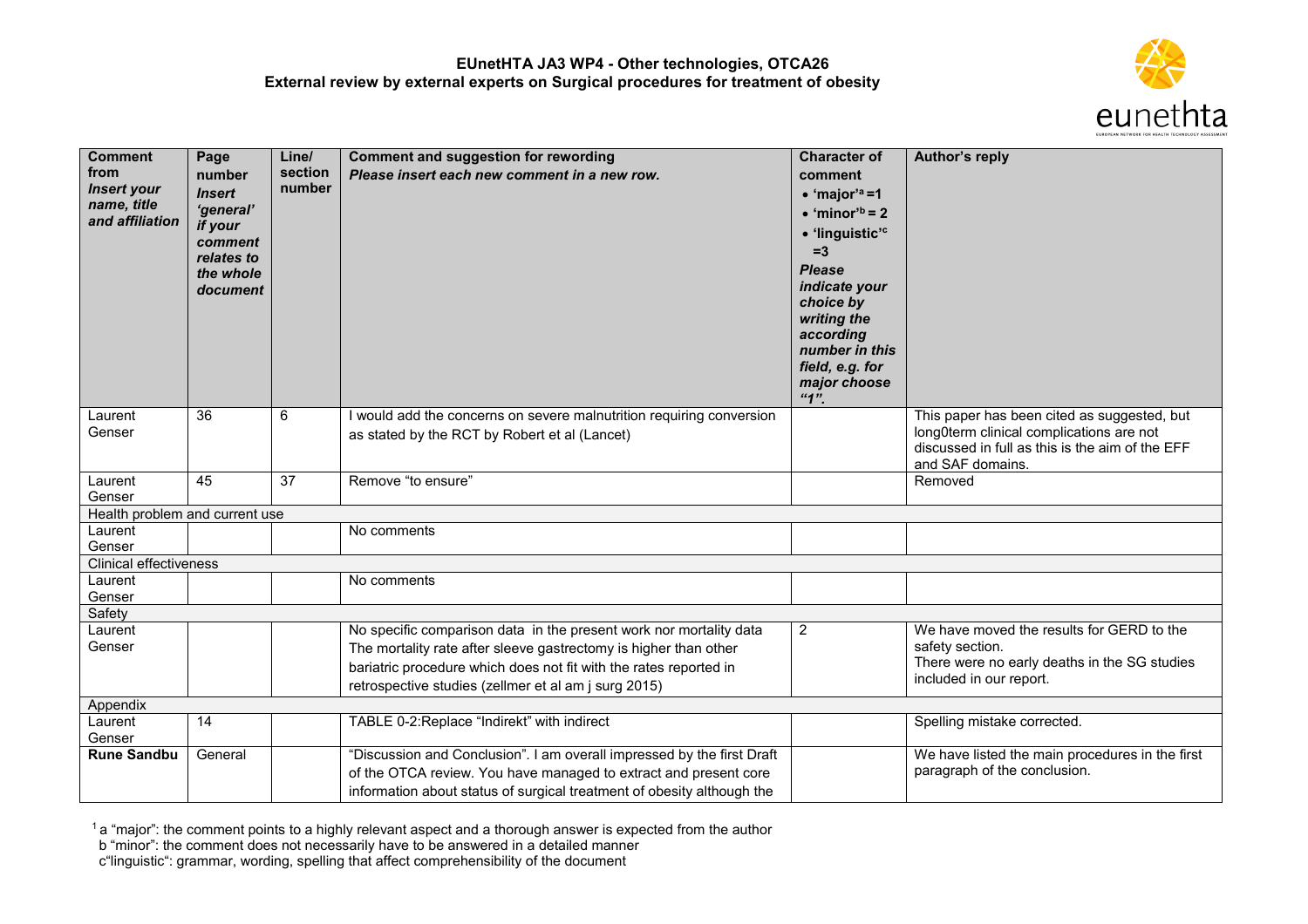

| <b>Comment</b><br>from<br><b>Insert your</b><br>name, title<br>and affiliation | Page<br>number<br><b>Insert</b><br>'general'<br>if your<br>comment<br>relates to<br>the whole<br>document | Line/<br>section<br>number | <b>Comment and suggestion for rewording</b><br>Please insert each new comment in a new row.                                                                                                                                                                                                                                                               | <b>Character of</b><br>comment<br>$\bullet$ 'major' <sup>a</sup> =1<br>$\bullet$ 'minor' <sup>b</sup> = 2<br>• 'linguistic' <sup>c</sup><br>$=3$<br><b>Please</b><br>indicate your<br>choice by<br>writing the<br>according<br>number in this<br>field, e.g. for<br>major choose<br>"1" | Author's reply                                                                                                                                                                                                                                                                                                                                                                                                                                                                                                                                                                                                                |
|--------------------------------------------------------------------------------|-----------------------------------------------------------------------------------------------------------|----------------------------|-----------------------------------------------------------------------------------------------------------------------------------------------------------------------------------------------------------------------------------------------------------------------------------------------------------------------------------------------------------|-----------------------------------------------------------------------------------------------------------------------------------------------------------------------------------------------------------------------------------------------------------------------------------------|-------------------------------------------------------------------------------------------------------------------------------------------------------------------------------------------------------------------------------------------------------------------------------------------------------------------------------------------------------------------------------------------------------------------------------------------------------------------------------------------------------------------------------------------------------------------------------------------------------------------------------|
|                                                                                |                                                                                                           |                            | different studies included vary greatly in how outcomes are defined<br>and reported. I will recommend that the five bariatric procedures<br>included in this analysis are listed. It should be stated that no study on<br>effectiveness of SASI or SADI met the inclusion criteria.                                                                       |                                                                                                                                                                                                                                                                                         | In addition, we've added the following 'No<br>evidence was found for the effectiveness of<br>SADI-S or SASI'                                                                                                                                                                                                                                                                                                                                                                                                                                                                                                                  |
| Rune Sandbu                                                                    | 106                                                                                                       | 41-05                      | Repetition from page 105, line 35-44.                                                                                                                                                                                                                                                                                                                     |                                                                                                                                                                                                                                                                                         | Removed repetitive paragraph                                                                                                                                                                                                                                                                                                                                                                                                                                                                                                                                                                                                  |
| Rune Sandbu                                                                    | $\overline{72}$                                                                                           | 23                         | "For details see the risk of bias section." Couldn't find that section.                                                                                                                                                                                                                                                                                   |                                                                                                                                                                                                                                                                                         | Links added to the ROB section                                                                                                                                                                                                                                                                                                                                                                                                                                                                                                                                                                                                |
| <b>Tom Mala</b><br><b>Consultant</b><br>surgeon                                |                                                                                                           |                            | I find the report a bit challenging to read. Substantial space is given to<br>details outside the scope to explain the context. This is perhaps due<br>to a standard template for the report (?).                                                                                                                                                         | $\overline{1}$<br>general                                                                                                                                                                                                                                                               | An attempt will be made to streamline the final<br>version. However, as noted, there are a series<br>of mandatory questions that are required in the<br>standard assessment template.                                                                                                                                                                                                                                                                                                                                                                                                                                         |
| Tom Mala<br>Consultant                                                         |                                                                                                           |                            | A main comment is the limited high quality data avilable including<br>long-term observations, the heterogenity in reporting of important<br>outcome measures and the selection of only RCTs. Multiple<br>comparions are made. Combined this make evaluations challenging<br>and limiting relevance of the report – in part commented on in the<br>report. | $\mathbf{1}$                                                                                                                                                                                                                                                                            | This is an important point. We've added a<br>paragraph to address this issue to the<br>discussion.<br>"A majority of the included RCTs were at high<br>risk of bias. Only a handful of RCTs provided<br>high quality evidence, mainly for the comparison<br>of SG vs, RYGB. There was a lack of studies<br>with long-term follow up (>5 years). The limited<br>availability of long-term follow-up data is a major<br>limitation in the literature at the present time.<br>Nevertheless, this work represents a synthesis<br>of the highest quality evidence. Updates to this<br>systematic review will be necessary as long- |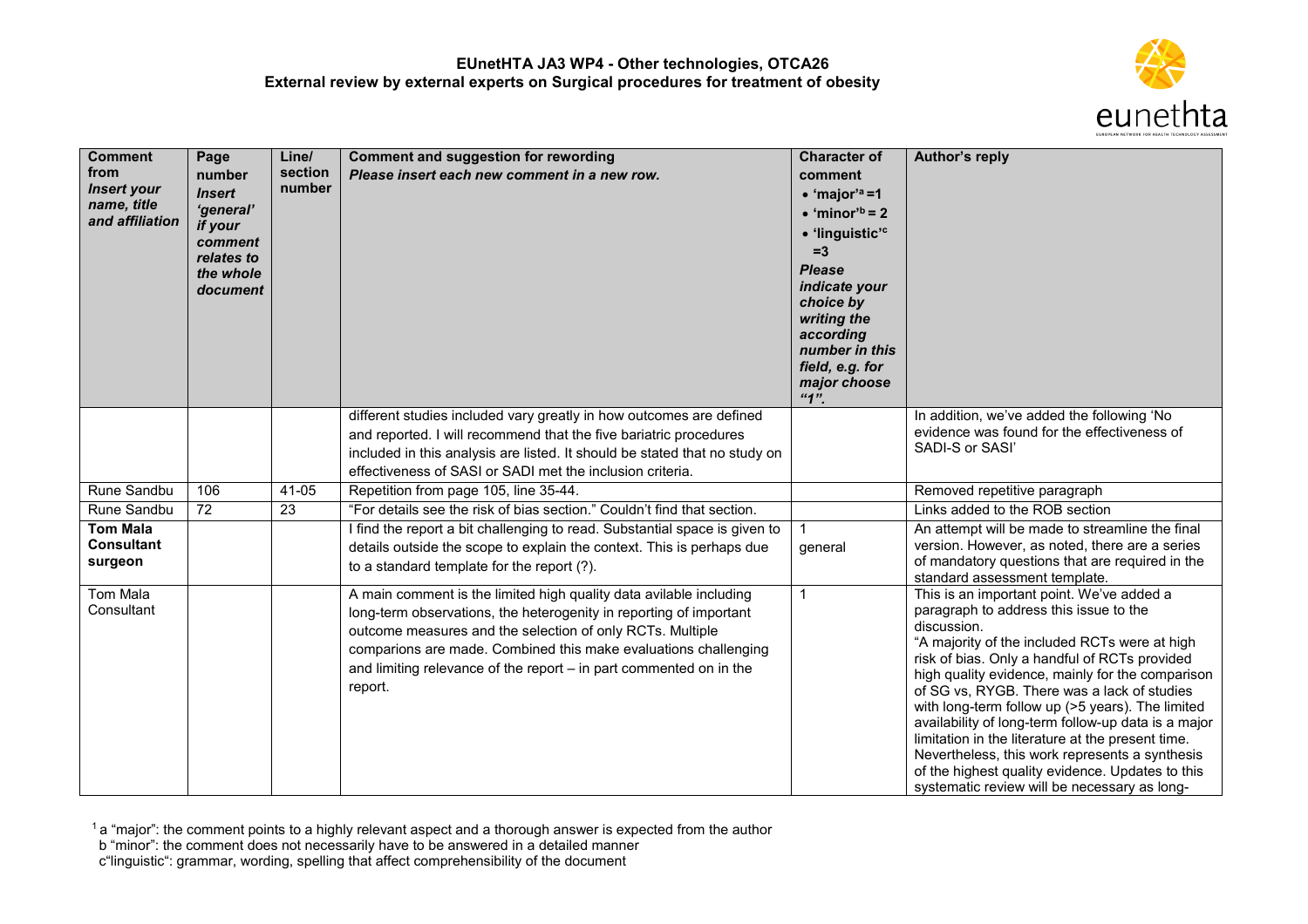

| <b>Comment</b><br>from<br><b>Insert your</b><br>name, title<br>and affiliation | Page<br>number<br><b>Insert</b><br>'general'<br>if your<br>comment<br>relates to<br>the whole<br>document | Line/<br>section<br>number | Comment and suggestion for rewording<br>Please insert each new comment in a new row. | <b>Character of</b><br>comment<br>$\bullet$ 'major' <sup>a</sup> =1<br>$\bullet$ 'minor' <sup>b</sup> = 2<br>• 'linguistic' <sup>c</sup><br>$=3$<br><b>Please</b><br>indicate your<br>choice by<br>writing the<br>according<br>number in this<br>field, e.g. for<br>major choose<br>"1" | Author's reply                                                                                                                                                                                                                                                                                                                                                                                                                                                                                                                                                                                                                                                                                                                                                                                                                                                                                                                                                                                                                                                                 |
|--------------------------------------------------------------------------------|-----------------------------------------------------------------------------------------------------------|----------------------------|--------------------------------------------------------------------------------------|-----------------------------------------------------------------------------------------------------------------------------------------------------------------------------------------------------------------------------------------------------------------------------------------|--------------------------------------------------------------------------------------------------------------------------------------------------------------------------------------------------------------------------------------------------------------------------------------------------------------------------------------------------------------------------------------------------------------------------------------------------------------------------------------------------------------------------------------------------------------------------------------------------------------------------------------------------------------------------------------------------------------------------------------------------------------------------------------------------------------------------------------------------------------------------------------------------------------------------------------------------------------------------------------------------------------------------------------------------------------------------------|
|                                                                                |                                                                                                           |                            |                                                                                      |                                                                                                                                                                                                                                                                                         | term evidence becomes available."<br>"The selection of only RCTs is another potential<br>limitation, and it may be argued that well-<br>performed cohort studies with longer follow up<br>could have provided valuable evidence for our<br>research questions. However, allocation of<br>participants to groups in non-randomised<br>studies is typically based on patient preference,<br>clinical decision-making or shared clinical<br>decison-making, and results from non-<br>randomised studies, therefore, may be biased<br>because the characteristics of populations<br>selected for a particular procedure may differ,<br>limiting the usefulness of this evidence, in<br>particular in the evaluation of head-to-head<br>comparisons"<br>"Heterogeneity in reporting, multiple<br>comparisons, and great variations in<br>comorbidities across included studies makes<br>evaluations and interpretations of findings<br>challenging. Definitions of comorbidity<br>resolution, improvement or relapse/worsening,<br>and adverse event classification (late and early |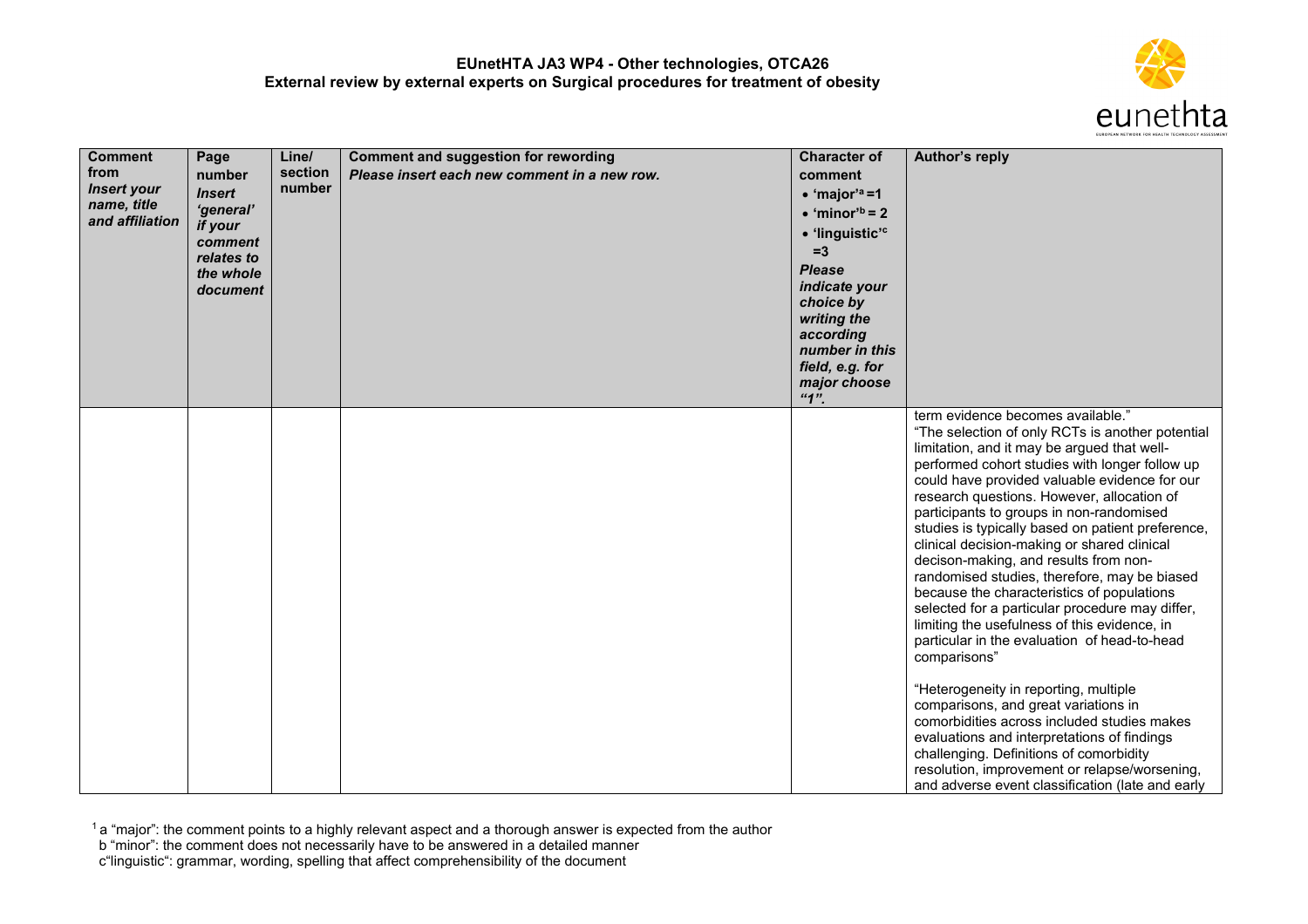

| <b>Comment</b><br>from<br><b>Insert your</b><br>name, title<br>and affiliation | Page<br>number<br><b>Insert</b><br>'general'<br>if your | Line/<br>section<br>number | <b>Comment and suggestion for rewording</b><br>Please insert each new comment in a new row.                                                                                                                            | <b>Character of</b><br>comment<br>$\bullet$ 'major' <sup>a</sup> =1<br>$\bullet$ 'minor' <sup>b</sup> = 2                                                                     | Author's reply                                                                                                                                                                                                                                                                                                 |
|--------------------------------------------------------------------------------|---------------------------------------------------------|----------------------------|------------------------------------------------------------------------------------------------------------------------------------------------------------------------------------------------------------------------|-------------------------------------------------------------------------------------------------------------------------------------------------------------------------------|----------------------------------------------------------------------------------------------------------------------------------------------------------------------------------------------------------------------------------------------------------------------------------------------------------------|
|                                                                                | comment<br>relates to<br>the whole<br>document          |                            |                                                                                                                                                                                                                        | · 'linguistic' <sup>c</sup><br>$=3$<br><b>Please</b><br>indicate your<br>choice by<br>writing the<br>according<br>number in this<br>field, e.g. for<br>major choose<br>$4n$ . |                                                                                                                                                                                                                                                                                                                |
|                                                                                |                                                         |                            |                                                                                                                                                                                                                        |                                                                                                                                                                               | complications; major and minor complications;<br>SAEs only) were heterogenous across studies<br>which presents challenges for comparison of<br>results. This highlights the need for adopting<br>standardised definitions for incorporation into<br>core outcome sets to facilitate consistent<br>reporting. " |
| Summary                                                                        |                                                         |                            |                                                                                                                                                                                                                        |                                                                                                                                                                               |                                                                                                                                                                                                                                                                                                                |
| <b>Tom Mala</b><br>Consultant                                                  |                                                         |                            | Summary not yet finished                                                                                                                                                                                               | $\overline{c}$                                                                                                                                                                | Sorted                                                                                                                                                                                                                                                                                                         |
|                                                                                |                                                         |                            | Description and technical characteristics of the technology                                                                                                                                                            |                                                                                                                                                                               |                                                                                                                                                                                                                                                                                                                |
| <b>Tom Mala</b><br>Consultant                                                  |                                                         |                            | I don't quite understand that "Description of technical characteristics<br>of Technology" page 33 and "Health problems and current use of the<br>technology" page 57 are research questions with separate results part | $\overline{2}$<br>general                                                                                                                                                     | These are mandatory questions are in the<br>assessment template.                                                                                                                                                                                                                                               |
|                                                                                |                                                         |                            | rather than background? But again, perhaps due to the use of a<br>special template.                                                                                                                                    |                                                                                                                                                                               |                                                                                                                                                                                                                                                                                                                |
| Health problem and current use                                                 |                                                         |                            |                                                                                                                                                                                                                        |                                                                                                                                                                               |                                                                                                                                                                                                                                                                                                                |
| Tom Mala<br>Consultant                                                         |                                                         |                            | [B0003][A0021][A0011] - What is the phase of development and<br>implementation, current 2 use and reimbursement status of the<br>different bariatric procedures in Europe?                                             |                                                                                                                                                                               |                                                                                                                                                                                                                                                                                                                |
| Tom Mala<br>Consultant                                                         |                                                         |                            | Page 49/Figure 3: In Norway there are also recommendations for                                                                                                                                                         | $\overline{1}$                                                                                                                                                                | In the 2014 HTA it was stated that "In Norway<br>bariatric surgery is offered to persons with<br>morbid obesity (body mass index (BMI) $\geq$ 35                                                                                                                                                               |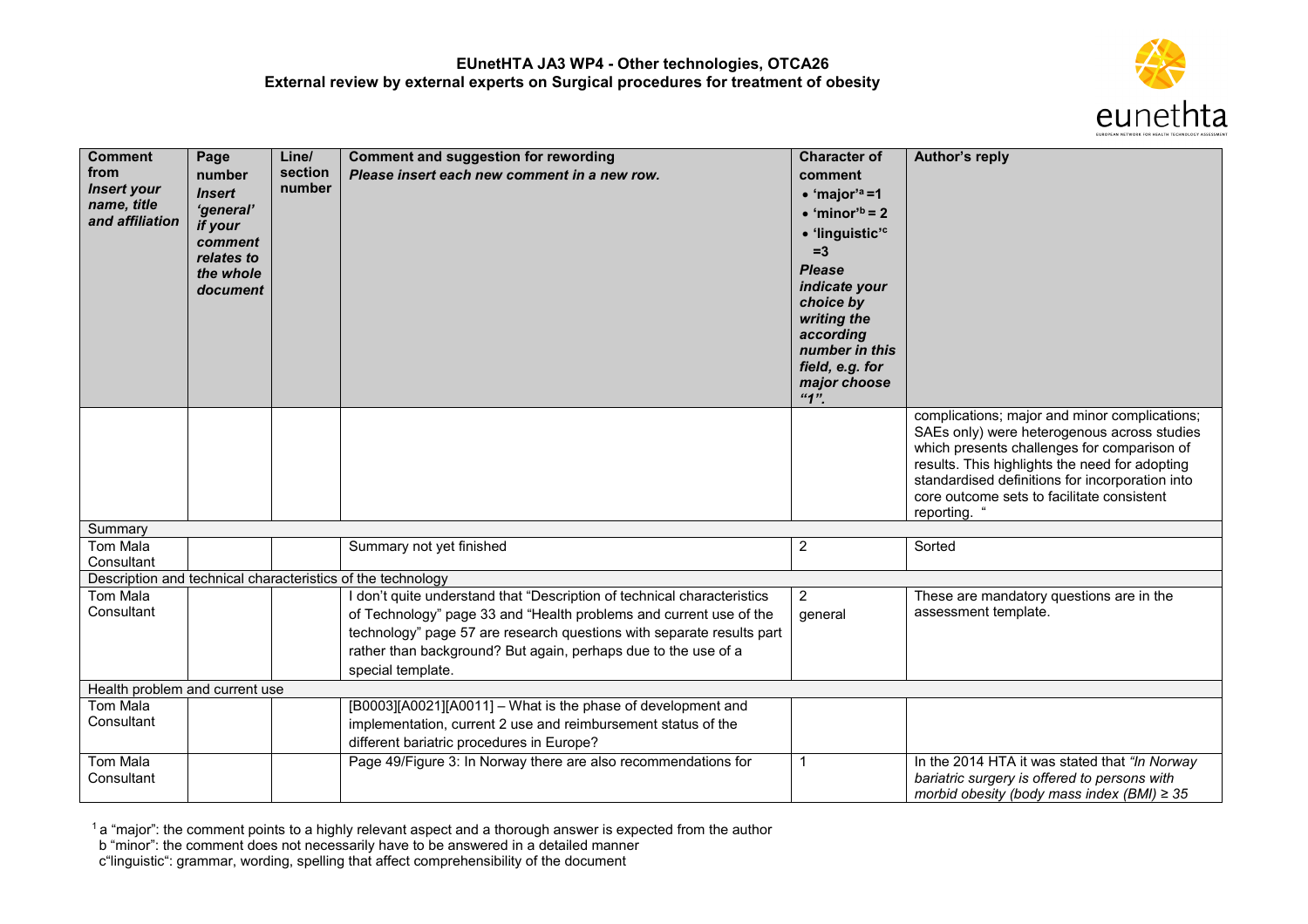

| <b>Comment</b><br>from<br><b>Insert your</b><br>name, title<br>and affiliation | Page<br>number<br><b>Insert</b><br>'general'<br>if your<br>comment<br>relates to<br>the whole<br>document | Line/<br>section<br>number | <b>Comment and suggestion for rewording</b><br>Please insert each new comment in a new row.                                                          | <b>Character of</b><br>comment<br>$\bullet$ 'major' <sup>a</sup> =1<br>$\bullet$ 'minor' <sup>b</sup> = 2<br>· 'linguistic' <sup>c</sup><br>$=3$<br><b>Please</b><br>indicate your<br>choice by<br>writing the<br>according<br>number in this<br>field, e.g. for<br>major choose<br>"1" | Author's reply                                                                                                                                                                                                                                                                                                                                  |
|--------------------------------------------------------------------------------|-----------------------------------------------------------------------------------------------------------|----------------------------|------------------------------------------------------------------------------------------------------------------------------------------------------|-----------------------------------------------------------------------------------------------------------------------------------------------------------------------------------------------------------------------------------------------------------------------------------------|-------------------------------------------------------------------------------------------------------------------------------------------------------------------------------------------------------------------------------------------------------------------------------------------------------------------------------------------------|
|                                                                                |                                                                                                           |                            | considering bariatric surgery in pts with BMI 30-35 with diabetes.                                                                                   |                                                                                                                                                                                                                                                                                         | kg/m 2 with at least one obesity related<br>comorbidity or $KMI \geq 40$ kg/m 2 )".<br>It is unclear if a recommendation to expand<br>indications was made, and if this was<br>implemented in clinical practice.<br>https://www.fhi.no/en/publ/2014/long-term-<br>effects-of-bariatric-surgery/"                                                |
| <b>Clinical effectiveness</b>                                                  |                                                                                                           |                            |                                                                                                                                                      |                                                                                                                                                                                                                                                                                         |                                                                                                                                                                                                                                                                                                                                                 |
| Tom Mala<br>Consultant                                                         |                                                                                                           |                            | How was the comparisons made selected like why BPD-DS vs RYGB<br>and not vs SG/D-RYGB/OAGB etc?                                                      |                                                                                                                                                                                                                                                                                         | We chose RYGB as the main comparaator as it<br>is by many considered the gold standard.                                                                                                                                                                                                                                                         |
| Tom Mala<br>Consultant                                                         |                                                                                                           |                            | Page 19: it is stated that comparison exclude: "long vs short leg": This<br>comparison is anyway done in the report for RYGB vs. D-RYGB?             | $\overline{2}$                                                                                                                                                                                                                                                                          | We had stated in the protocol that we would<br>include both RYGB and D-RYGB, but not other<br>variants with different lengths of short- and/or<br>long leg, robotic surgery, or different types of<br>suturing etc.).                                                                                                                           |
| Tom Mala<br>Consultant                                                         |                                                                                                           |                            | Page 19 statement: banded gastric bypass not included. B-SG and B-<br>RYGB does that anyway included banded or does the B signify<br>something else? | $\overline{2}$                                                                                                                                                                                                                                                                          | The B indeed stands for a banded procedure. In<br>an intermediate stage of the production of this<br>report we decided to include combined<br>procedures (i.e. B-RYGB and B-SG). These<br>procedures are reported in recent publications,<br>and guidelines, and appears to be still in use.<br>We have added information regarding this in the |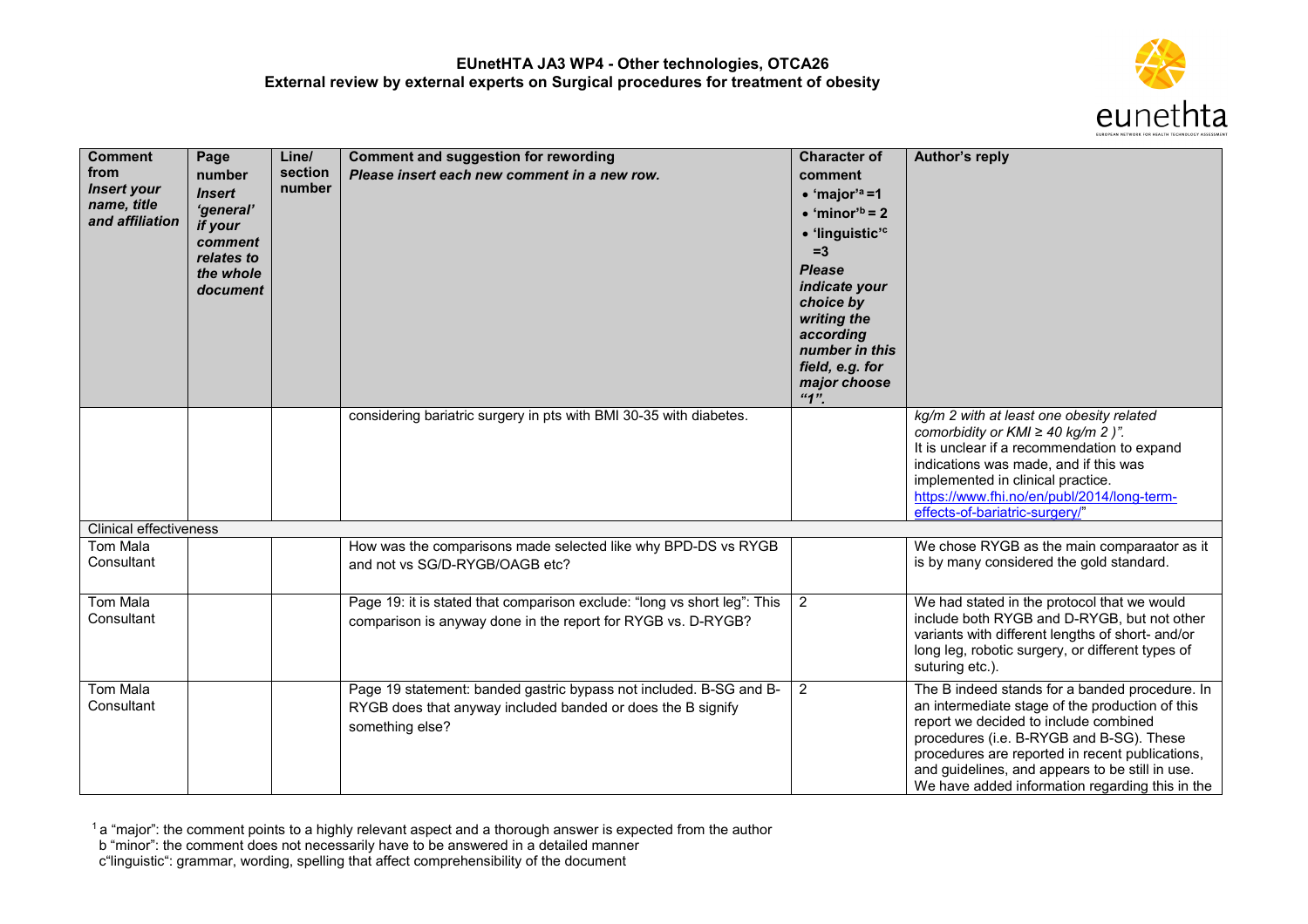

| <b>Comment</b><br>from<br><b>Insert your</b><br>name, title<br>and affiliation | Page<br>number<br><b>Insert</b><br>'general'<br>if your<br>comment<br>relates to<br>the whole<br>document | Line/<br>section<br>number | <b>Comment and suggestion for rewording</b><br>Please insert each new comment in a new row.                                                                                                               | <b>Character of</b><br>comment<br>$\bullet$ 'major' <sup>a</sup> =1<br>$\bullet$ 'minor' <sup>b</sup> = 2<br>· 'linguistic' <sup>c</sup><br>$=3$<br><b>Please</b><br>indicate your<br>choice by<br>writing the<br>according<br>number in this<br>field, e.g. for<br>major choose<br>"1" | Author's reply                                                                                                                                                                                                                                                                                                                                                                                          |
|--------------------------------------------------------------------------------|-----------------------------------------------------------------------------------------------------------|----------------------------|-----------------------------------------------------------------------------------------------------------------------------------------------------------------------------------------------------------|-----------------------------------------------------------------------------------------------------------------------------------------------------------------------------------------------------------------------------------------------------------------------------------------|---------------------------------------------------------------------------------------------------------------------------------------------------------------------------------------------------------------------------------------------------------------------------------------------------------------------------------------------------------------------------------------------------------|
|                                                                                |                                                                                                           |                            |                                                                                                                                                                                                           |                                                                                                                                                                                                                                                                                         | paragraph deviations from the protocol.                                                                                                                                                                                                                                                                                                                                                                 |
| <b>Tom Mala</b><br>Consultant                                                  |                                                                                                           |                            | Page 19 states that BPD without duodenal switch is not included but<br>in Figure 5-2, 5.6 and 5.8 BPD appears to be included?                                                                             | $\overline{2}$                                                                                                                                                                                                                                                                          | We did in the end include BPD (and DS)<br>procedures in the report, as these procedures<br>appears to be still in use, even though they are<br>not very common. Also a recent bariatric<br>surgery guideline refer to pooled results of all<br>three procedures (BPD-DS, BPD, and DS). We<br>have added information regarding this in the<br>paragraph deviations from the protocol                     |
| <b>Tom Mala</b><br>Consultant                                                  |                                                                                                           |                            | Page 20: diabetes both primary and secondary outcome?                                                                                                                                                     | $\overline{2}$                                                                                                                                                                                                                                                                          | This is in accordance with the published<br>protocol. The primary outcome of diabetes<br>control (continous variable) capture any<br>improvement in diabetes control (Improved<br>HbA1c and reduced medication), while the<br>secondary diabetes outcome (dichotomous)<br>capture remission of diabetes (cardivasular risk<br>reduction) with HbA1c lower than 6.0% and<br>stopped diabetic medication. |
| Tom Mala<br>Consultant                                                         |                                                                                                           |                            | Page 20: "reversal or improvement in A1C seems to be defined as <<br>7% - needs some description: with/without medication. Required with<br>standard definitions of reversal (remission) and improvement. | $\overline{2}$                                                                                                                                                                                                                                                                          | Agree. We have changed this to <6.0% without<br>medication (=reversal of diabetes), and also<br>focused on complete remission in the report.                                                                                                                                                                                                                                                            |
| Tom Mala<br>Consultant                                                         |                                                                                                           |                            | Perhaps comment in the discussion how diabetes effect was                                                                                                                                                 | $\sqrt{2}$                                                                                                                                                                                                                                                                              | This is indeed a challenge. The effects on<br>diabetes control (continuous outcome) was                                                                                                                                                                                                                                                                                                                 |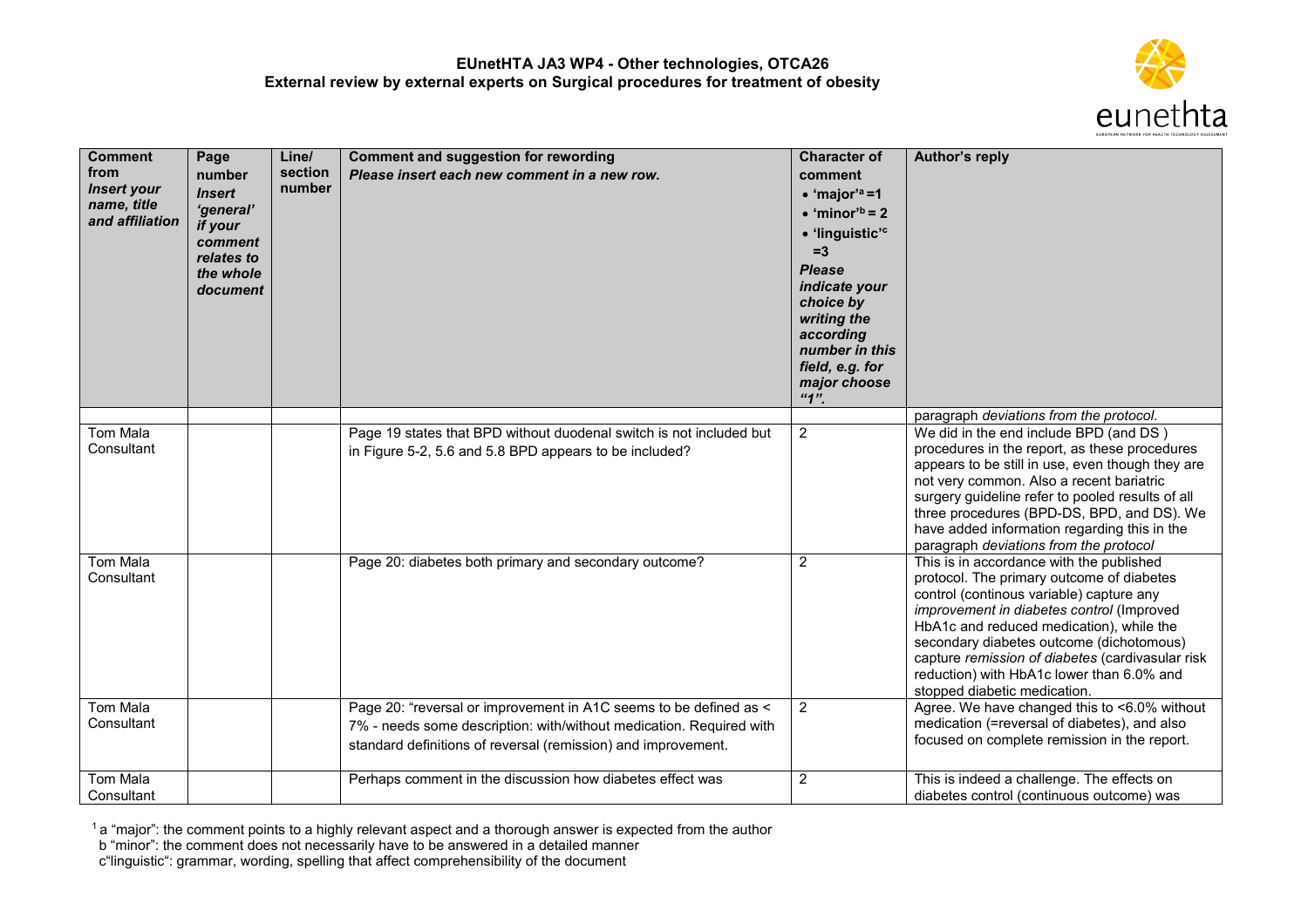

| <b>Comment</b><br>from<br><b>Insert your</b><br>name, title<br>and affiliation | Page<br>number<br><b>Insert</b><br>'general'<br>if your<br>comment<br>relates to<br>the whole<br>document | Line/<br>section<br>number | <b>Comment and suggestion for rewording</b><br>Please insert each new comment in a new row.                                                                                                                                                               | <b>Character of</b><br>comment<br>$\bullet$ 'major' <sup>a</sup> =1<br>$\bullet$ 'minor' <sup>b</sup> = 2<br>• 'linguistic' <sup>c</sup><br>$=3$<br><b>Please</b><br>indicate your<br>choice by<br>writing the<br>according<br>number in this<br>field, e.g. for<br>major choose<br>"1" | Author's reply                                                                                                                                                                                                                                                                                                                                                                                                                                                                                                                                                                                                                                                                                                                                                                                                                                                                                                                                                                                                                                                              |
|--------------------------------------------------------------------------------|-----------------------------------------------------------------------------------------------------------|----------------------------|-----------------------------------------------------------------------------------------------------------------------------------------------------------------------------------------------------------------------------------------------------------|-----------------------------------------------------------------------------------------------------------------------------------------------------------------------------------------------------------------------------------------------------------------------------------------|-----------------------------------------------------------------------------------------------------------------------------------------------------------------------------------------------------------------------------------------------------------------------------------------------------------------------------------------------------------------------------------------------------------------------------------------------------------------------------------------------------------------------------------------------------------------------------------------------------------------------------------------------------------------------------------------------------------------------------------------------------------------------------------------------------------------------------------------------------------------------------------------------------------------------------------------------------------------------------------------------------------------------------------------------------------------------------|
|                                                                                |                                                                                                           |                            | evaluated - by hb1ac only or by frequencies of remission. Was this<br>with /without use of antidiabetics. It is a major challenge e evaluating<br>effectiveness across procedures as different definitions of remission<br>is used (for pooled analyses). |                                                                                                                                                                                                                                                                                         | evaluated in the NMA in which diabetes control<br>data included in the analysis were based on<br>ranked sequence of outcomes for the SMD for<br>details see p.27-28. In the NMA, the use of<br>antidiabetic drugs were not included as this<br>would have called for a much more complex<br>and time-consuming analysis. We have added a<br>paragraph describing this limitation to the<br>discussion.<br>In the analysis of diabetes remission<br>(dichotomous outcome) both target HbA1c and<br>stopped antidiabetic medication were taken into<br>account. Both were required for complete<br>resolution. However, not all studies reported on<br>diabetes resmission.<br>"One limitation pertaining to the available<br>diabetes data for the NMA was that not all<br>studies reported a change in HbA1c from<br>baseline, or even a measure of post intervention<br>HbA1 c, which according to the expert constitute<br>a reliable measure of diabetes control, but<br>instead reported FBG (or other outcomes). Also,<br>the data on diabetes control included in the |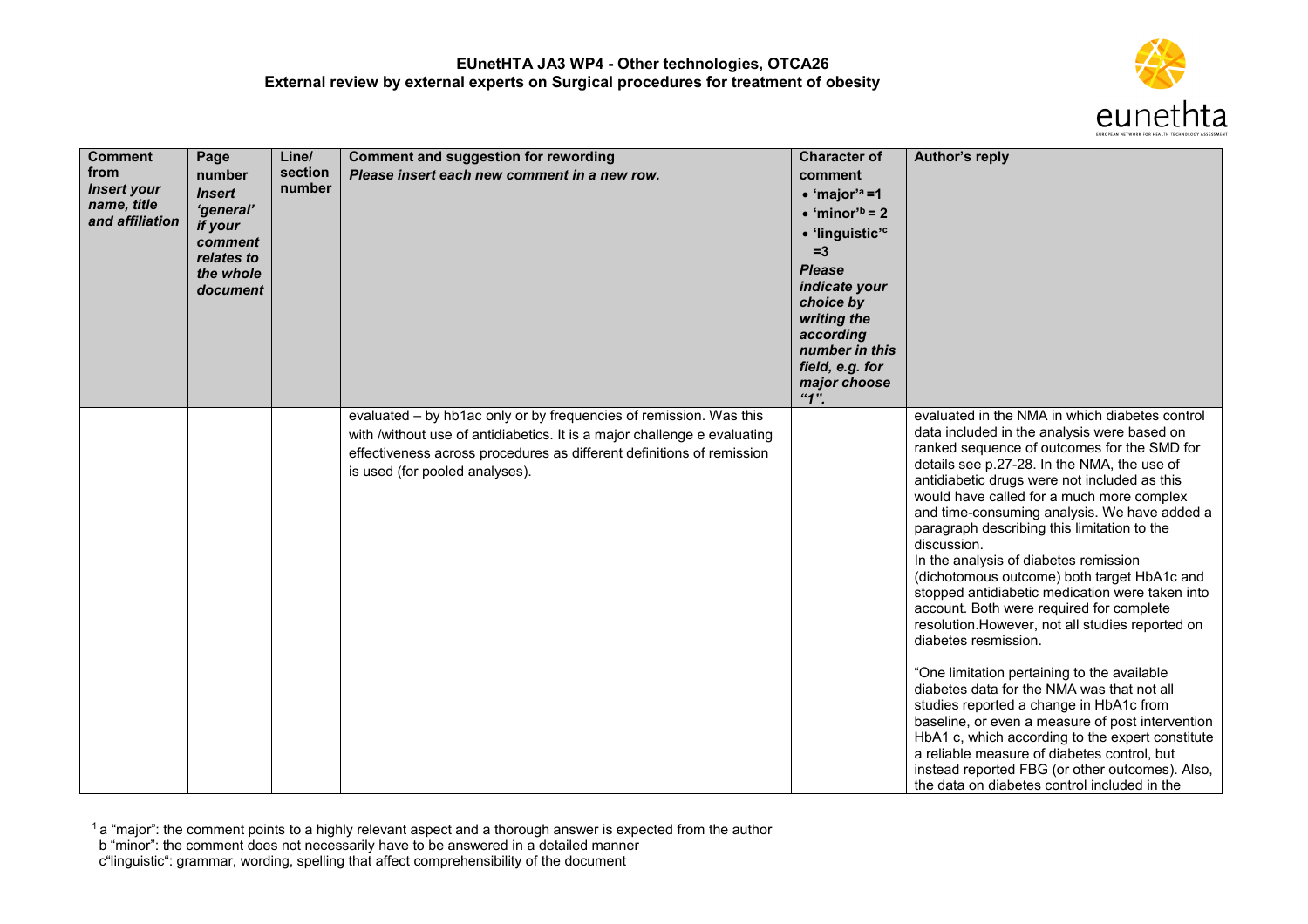

| <b>Comment</b><br>from<br><b>Insert your</b><br>name, title<br>and affiliation | Page<br>number<br><b>Insert</b><br>'general'<br>if your<br>comment<br>relates to<br>the whole<br>document | Line/<br>section<br>number | <b>Comment and suggestion for rewording</b><br>Please insert each new comment in a new row.          | <b>Character of</b><br>comment<br>$\bullet$ 'major' <sup>a</sup> =1<br>$\bullet$ 'minor' <sup>b</sup> = 2<br>· 'linguistic' <sup>c</sup><br>$=3$<br><b>Please</b><br>indicate your<br>choice by<br>writing the<br>according<br>number in this<br>field, e.g. for<br>major choose<br>"1" | Author's reply                                                                                                                                                                                                                                                                                                                                                                                                                                            |
|--------------------------------------------------------------------------------|-----------------------------------------------------------------------------------------------------------|----------------------------|------------------------------------------------------------------------------------------------------|-----------------------------------------------------------------------------------------------------------------------------------------------------------------------------------------------------------------------------------------------------------------------------------------|-----------------------------------------------------------------------------------------------------------------------------------------------------------------------------------------------------------------------------------------------------------------------------------------------------------------------------------------------------------------------------------------------------------------------------------------------------------|
|                                                                                |                                                                                                           |                            |                                                                                                      |                                                                                                                                                                                                                                                                                         | SMD calculations were based on ranked<br>sequence of outcomes (for details see p.27-28),<br>in which the use of antidiabetic drugs was not<br>included. However, in the analysis of diabetes<br>remission (dichotomous outcome), both target<br>HbA1c and stopped antidiabetic medication<br>were taken into account, but unfortunately not<br>all studies reported on diabetes remission, and<br>only four EFF studies included solely T2DM<br>patients" |
| Tom Mala<br>Consultant                                                         |                                                                                                           |                            | Table 3-3 page 54: state AGB is recommended I Norway - this is not<br>correct? Also applies to OAGB? | $\overline{2}$                                                                                                                                                                                                                                                                          | The report cited is a previous report by NIPH<br>which refers to mini-gastric bypass (OAGB):<br>"The method is not yet widely used in Norway<br>and long-term effects are not well documented."<br>AGB: "Laparoscopic band surgery has been<br>widely used internationally, but little in Norway<br>in recent years."<br>https://www.fhi.no/en/publ/2018/Bariatric-<br>surgery-for-Type-2-Diabetes-and-a-body-                                            |
| Tom Mala                                                                       |                                                                                                           |                            | Figures page 73 and further: SG, B-SG, B-RYGB, SR - RYGB etc:                                        |                                                                                                                                                                                                                                                                                         | mass-index-below-35/<br>Information on AGB has been removed.<br>Sorted                                                                                                                                                                                                                                                                                                                                                                                    |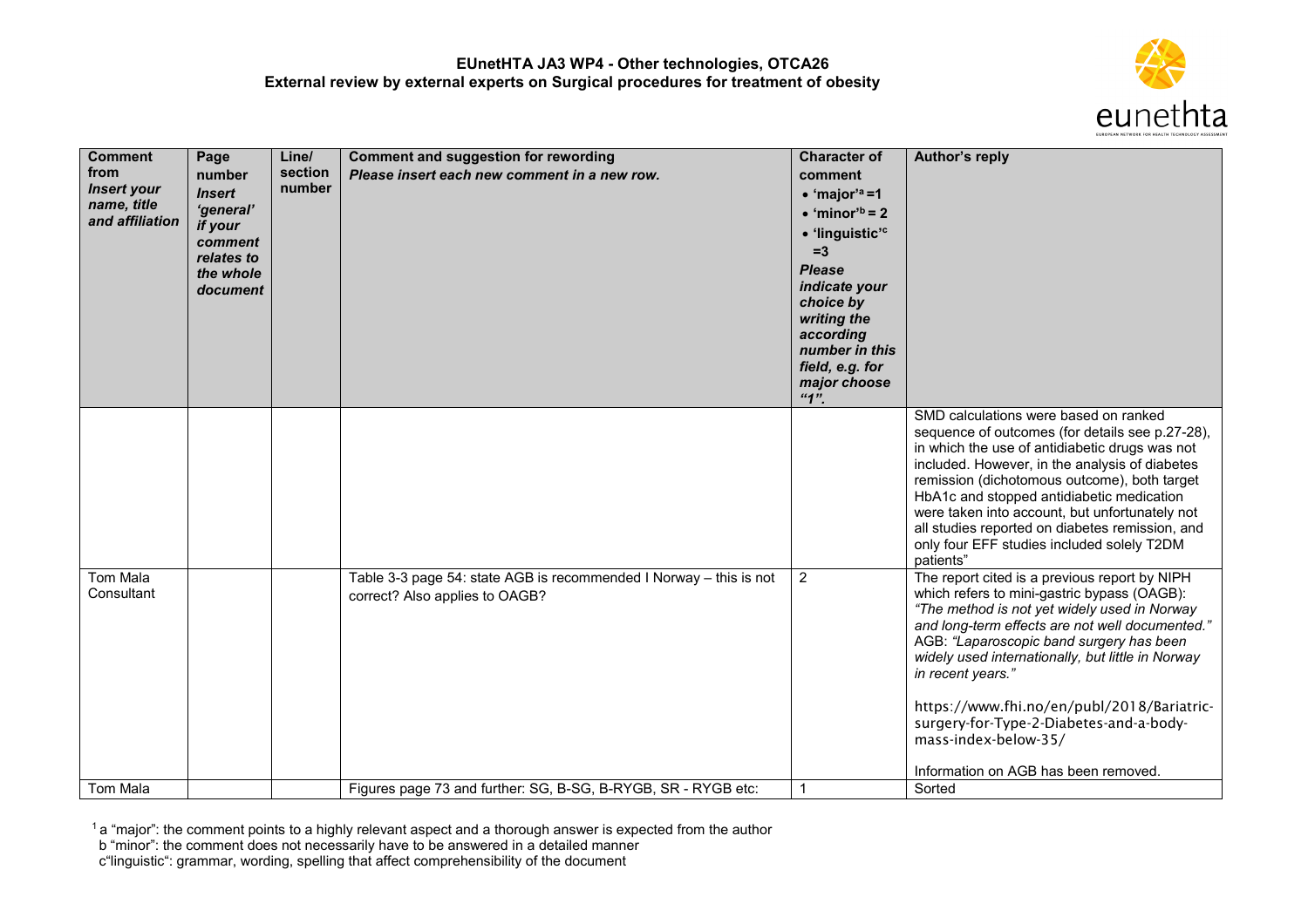

| <b>Comment</b><br>from<br><b>Insert your</b><br>name, title<br>and affiliation | Page<br>number<br><b>Insert</b><br>'general'<br>if your<br>comment<br>relates to<br>the whole<br>document | Line/<br>section<br>number | <b>Comment and suggestion for rewording</b><br>Please insert each new comment in a new row.                                                                                                    | <b>Character of</b><br>comment<br>$\bullet$ 'major' <sup>a</sup> =1<br>$\bullet$ 'minor' <sup>b</sup> = 2<br>· 'linguistic' <sup>c</sup><br>$=3$<br><b>Please</b><br>indicate your<br>choice by<br>writing the<br>according<br>number in this<br>field, e.g. for<br>major choose<br>"1" | <b>Author's reply</b>                                                                                                                                                                                                                                                                                               |
|--------------------------------------------------------------------------------|-----------------------------------------------------------------------------------------------------------|----------------------------|------------------------------------------------------------------------------------------------------------------------------------------------------------------------------------------------|-----------------------------------------------------------------------------------------------------------------------------------------------------------------------------------------------------------------------------------------------------------------------------------------|---------------------------------------------------------------------------------------------------------------------------------------------------------------------------------------------------------------------------------------------------------------------------------------------------------------------|
| Consultant                                                                     |                                                                                                           |                            | abbreviations should be more clearly defined (for instance Fig 5.6)?<br>Confusing with so many variants and needs further description                                                          |                                                                                                                                                                                                                                                                                         |                                                                                                                                                                                                                                                                                                                     |
| Tom Mala<br>Consultant                                                         |                                                                                                           |                            | It would help if the Figure legends to Fig. 5.2, 5.4 etc - would be<br>more descriptive.                                                                                                       | $\overline{2}$                                                                                                                                                                                                                                                                          | Sorted                                                                                                                                                                                                                                                                                                              |
| <b>Tom Mala</b><br>Consultant                                                  |                                                                                                           |                            | The SUCRA plot could include a more informative Figure legend.                                                                                                                                 | $\overline{2}$                                                                                                                                                                                                                                                                          | Sorted                                                                                                                                                                                                                                                                                                              |
| <b>Tom Mala</b><br>Consultant                                                  |                                                                                                           |                            | Discussion page 105: it is stated that Risstad 2016 only included<br>diabetics - This is not correct.                                                                                          | $\overline{2}$                                                                                                                                                                                                                                                                          | Correted                                                                                                                                                                                                                                                                                                            |
| <b>Tom Mala</b><br>Consultant                                                  |                                                                                                           |                            | A paragraph (line 35-40) page 105 (discussion) duplicated at page<br>106 line 41-45. Line 7 and 40 page 107 - the same statement is<br>given.                                                  | $\overline{2}$                                                                                                                                                                                                                                                                          | Duplicate section removed                                                                                                                                                                                                                                                                                           |
| <b>Tom Mala</b><br>Consultant                                                  |                                                                                                           |                            | Only RCTs included (commented on in the discussion). I would<br>expect the heterogeneity in data and populations make summarizing<br>of data challenging - in part commented on in the report. | $\overline{2}$                                                                                                                                                                                                                                                                          | We have added the following paragraph to the<br>discussion:<br>"Few if any of the included studies assessed<br>differential effects of obesity surgery procedures<br>on different subgroups (e.g. people with class II<br>obesity, super-obesity, people with T2DM or<br>other co-morbidity). Data from people with |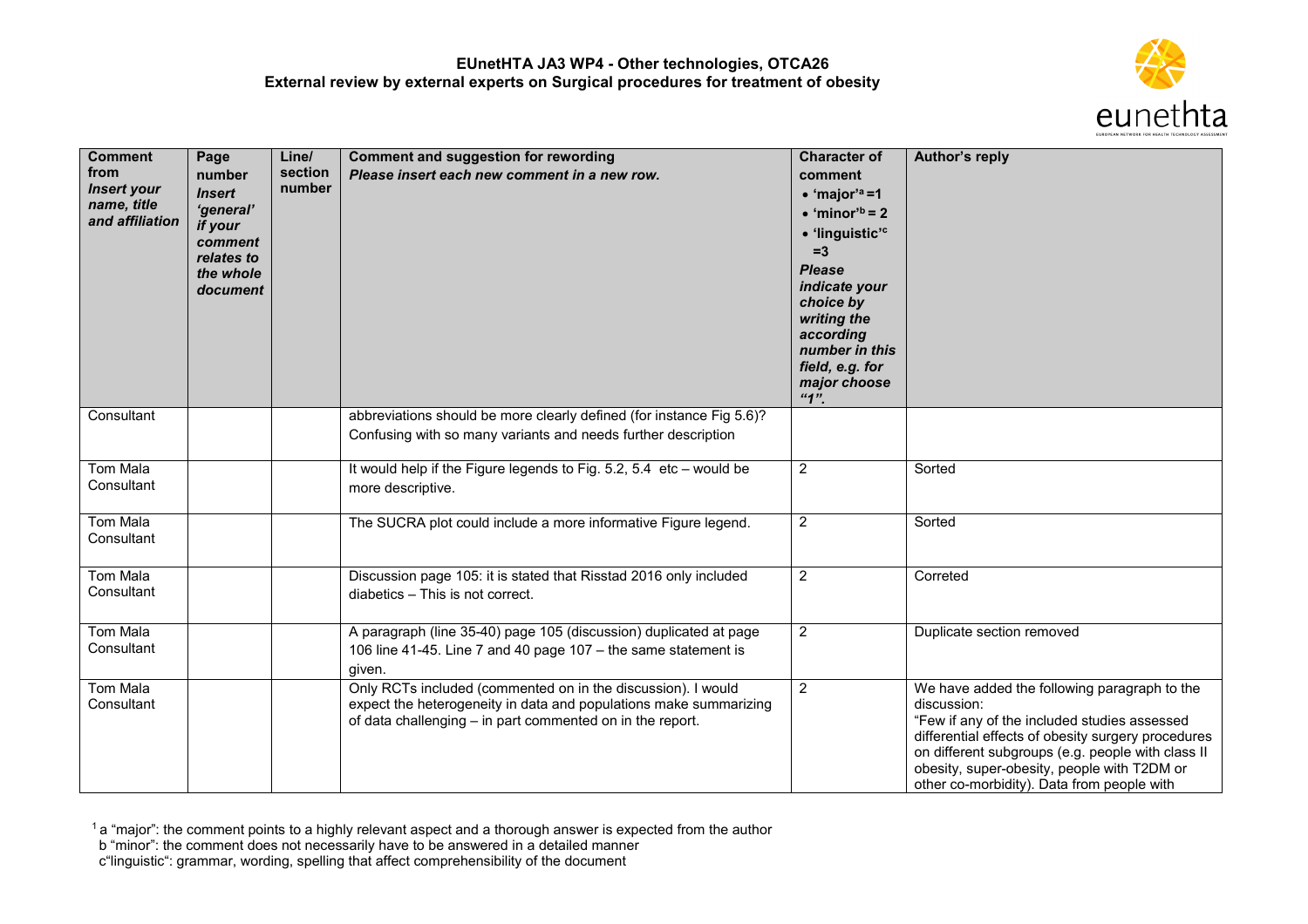

| <b>Comment</b><br>from<br><b>Insert your</b><br>name, title<br>and affiliation | Page<br>number<br><b>Insert</b><br>'general'<br>if your<br>comment<br>relates to<br>the whole<br>document | Line/<br>section<br>number | <b>Comment and suggestion for rewording</b><br>Please insert each new comment in a new row.                                                                                   | <b>Character of</b><br>comment<br>$\bullet$ 'major' <sup>a</sup> =1<br>$\bullet$ 'minor' <sup>b</sup> = 2<br>• 'linguistic' <sup>c</sup><br>$=3$<br><b>Please</b><br>indicate your<br>choice by<br>writing the<br>according<br>number in this<br>field, e.g. for<br>major choose<br>"1" | Author's reply                                                                                                                                                                                                                                                                                                                                                                                                                                                                    |
|--------------------------------------------------------------------------------|-----------------------------------------------------------------------------------------------------------|----------------------------|-------------------------------------------------------------------------------------------------------------------------------------------------------------------------------|-----------------------------------------------------------------------------------------------------------------------------------------------------------------------------------------------------------------------------------------------------------------------------------------|-----------------------------------------------------------------------------------------------------------------------------------------------------------------------------------------------------------------------------------------------------------------------------------------------------------------------------------------------------------------------------------------------------------------------------------------------------------------------------------|
|                                                                                |                                                                                                           |                            |                                                                                                                                                                               |                                                                                                                                                                                                                                                                                         | different obesity class and different comorbidity<br>profile are typically pooled, and with no sub-<br>group analyses it is not possible to discriminate<br>the effect of bariatric surgery on two different<br>patient population: i.e. patients with low BMI<br>30-35 with "heavy" T2D uncontrolled; patients<br>with BMI > 40 with no or few T2D discriminate.<br>This is problematic as the effect of each<br>technique are maybe not the same on different<br>populations. " |
| Tom Mala<br>Consultant                                                         |                                                                                                           |                            | It is surprising that the outcome for BPD DS did not come out<br>differently in regard to eight loss and diabetes control.                                                    | $\mathbf{1}$                                                                                                                                                                                                                                                                            | BPD-DS did show superiority in diabetes<br>control, and weight, but not consistently so, but<br>it should be noted that only one study was<br>included at 2 years, and another at 5 years<br>follow up, while in other recent NMAs all follow<br>ups have been pooled together                                                                                                                                                                                                    |
| Tom Mala<br>Consultant                                                         |                                                                                                           |                            | The varying comorbidity profiles $-$ is a limitation for the comparison<br>between studies. Some include only diabetics etc.                                                  | $\mathbf{1}$                                                                                                                                                                                                                                                                            | We have added a couple of sentences decribing<br>the limitation related to the varying number of<br>people with different co-morbidities across<br>studies-                                                                                                                                                                                                                                                                                                                       |
| Tom Mala<br>Consultant                                                         |                                                                                                           |                            | Page 86-94 could perhaps present all the measures for the<br>procedures compared combined (more systematic) - rather than<br>"back and forth" - a bit challenging to take in? | $\mathbf{1}$                                                                                                                                                                                                                                                                            | Sorry, but this is the way it typically is done. i.e<br>that results ae reported for each comparison<br>searately, and not by outcome.                                                                                                                                                                                                                                                                                                                                            |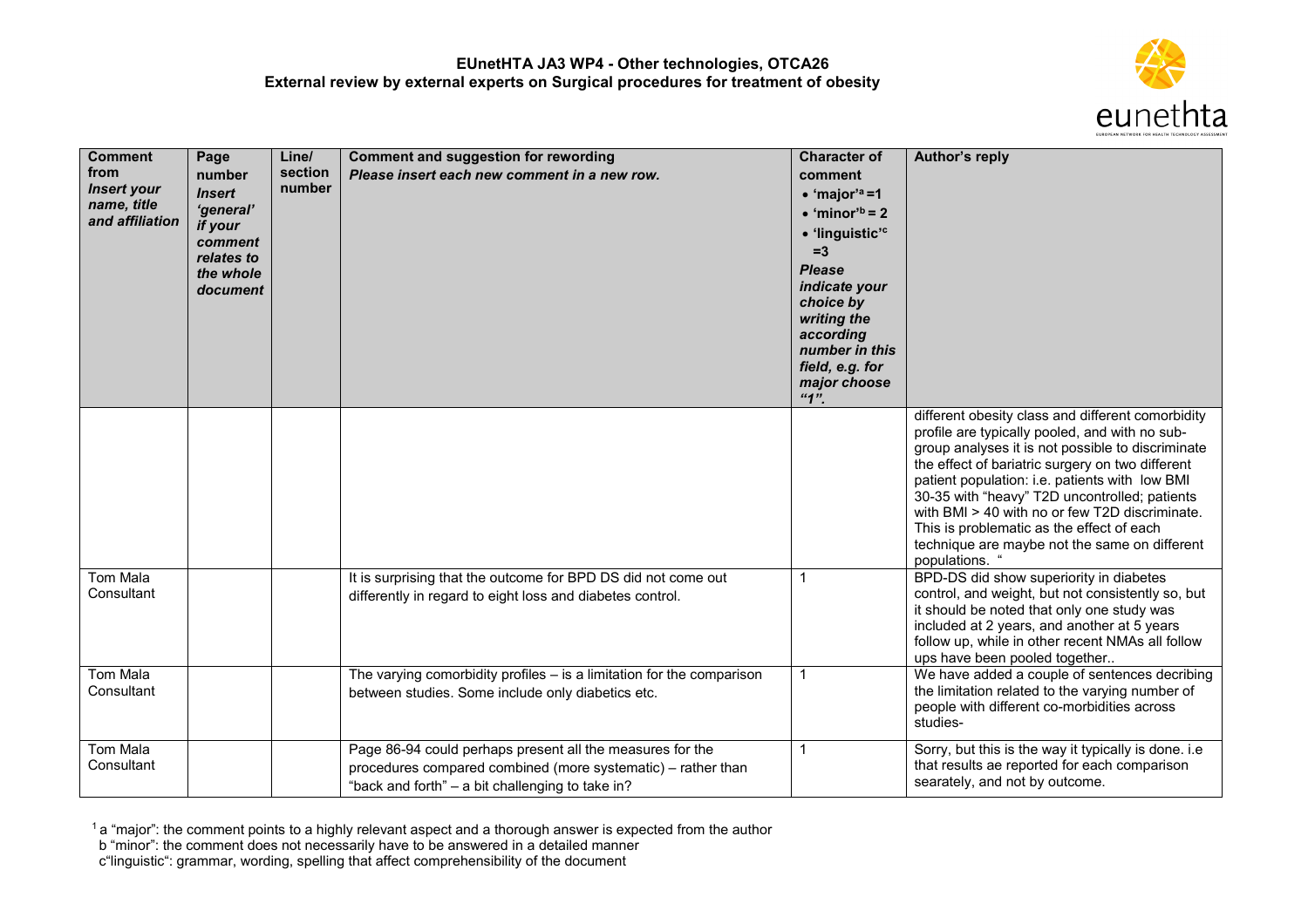

| <b>Comment</b><br>from<br><b>Insert your</b><br>name, title<br>and affiliation | Page<br>number<br><b>Insert</b><br>'general'<br>if your<br>comment<br>relates to<br>the whole<br>document | Line/<br>section<br>number | <b>Comment and suggestion for rewording</b><br>Please insert each new comment in a new row.                                                                                                                                                                                                                                                                     | <b>Character of</b><br>comment<br>$\bullet$ 'major' <sup>a</sup> =1<br>$\bullet$ 'minor' <sup>b</sup> = 2<br>· 'linguistic' <sup>c</sup><br>$=3$<br><b>Please</b><br>indicate your<br>choice by<br>writing the<br>according<br>number in this<br>field, e.g. for<br>major choose | Author's reply                                                                                                                                                                                                                                                                                           |
|--------------------------------------------------------------------------------|-----------------------------------------------------------------------------------------------------------|----------------------------|-----------------------------------------------------------------------------------------------------------------------------------------------------------------------------------------------------------------------------------------------------------------------------------------------------------------------------------------------------------------|----------------------------------------------------------------------------------------------------------------------------------------------------------------------------------------------------------------------------------------------------------------------------------|----------------------------------------------------------------------------------------------------------------------------------------------------------------------------------------------------------------------------------------------------------------------------------------------------------|
| Tom Mala<br>Consultant                                                         |                                                                                                           |                            | Discussion page 107: " we did not include placebo controlled studies<br>or studies with no treatment". This is listed as a limitation. For<br>comparisons between surgical procedures this may be less relevant<br>as comparison with no surgical treatment is not the topic here?                                                                              | "1"<br>$\overline{2}$                                                                                                                                                                                                                                                            | Agree. We have removed this<br>s entence.                                                                                                                                                                                                                                                                |
| <b>Tom Mala</b><br>Consultant                                                  |                                                                                                           |                            | Line 24 page 105: important differences = clinically relevant<br>differences?                                                                                                                                                                                                                                                                                   | $\overline{2}$                                                                                                                                                                                                                                                                   | We have removed the word 'clinically'                                                                                                                                                                                                                                                                    |
| <b>Tom Mala</b><br>Consultant                                                  |                                                                                                           |                            | Page 18: it is stated that available evidence for SADI-S and SASI will<br>be included - but not commented on in discussion/conclusion?                                                                                                                                                                                                                          | $\mathbf{2}$                                                                                                                                                                                                                                                                     | We've added a sentence to the paragraph<br>summarising the main results staing that no<br>evidence was found for SASI or SADI-S.                                                                                                                                                                         |
|                                                                                |                                                                                                           |                            | GERD and bone health listed under clinical effectiveness, may better<br>be located to safety/adverse events part?                                                                                                                                                                                                                                               | 2                                                                                                                                                                                                                                                                                | We have moved GERD and micronutrient<br>deficiency under safety.                                                                                                                                                                                                                                         |
| Safety                                                                         |                                                                                                           |                            |                                                                                                                                                                                                                                                                                                                                                                 |                                                                                                                                                                                                                                                                                  |                                                                                                                                                                                                                                                                                                          |
| Tom Mala<br>Consultant                                                         |                                                                                                           |                            | Micronutrient deficiencies are explored - but not protein malnutrition?<br>A main potential adverse event for maabsorptive procedures like the<br>BPD DS and D RYGB                                                                                                                                                                                             | $\overline{2}$                                                                                                                                                                                                                                                                   | We have explored protein malnutrition also, but<br>very few studies reported this outcome.                                                                                                                                                                                                               |
| <b>Tom Mala</b><br>Consultant                                                  |                                                                                                           |                            | For analyses of death these are all RCTs with perhaps incorporated<br>learning curves aspects for experimental procedures and selected<br>patient categories like patients with extra high BMI only diabetes etc.<br>Larger pragmatic every day observational studies may deviate from<br>findings presented in this regard. The reported death rates appears a | $\mathbf{1}$                                                                                                                                                                                                                                                                     | To address this we have added the following<br>paragraph to the discussion: "It should be noted<br>that since these results are based solely on data<br>from RCTs, which may be affected by learning<br>curve aspects for experimental procedures and<br>selected patient categories (e.g. patients with |